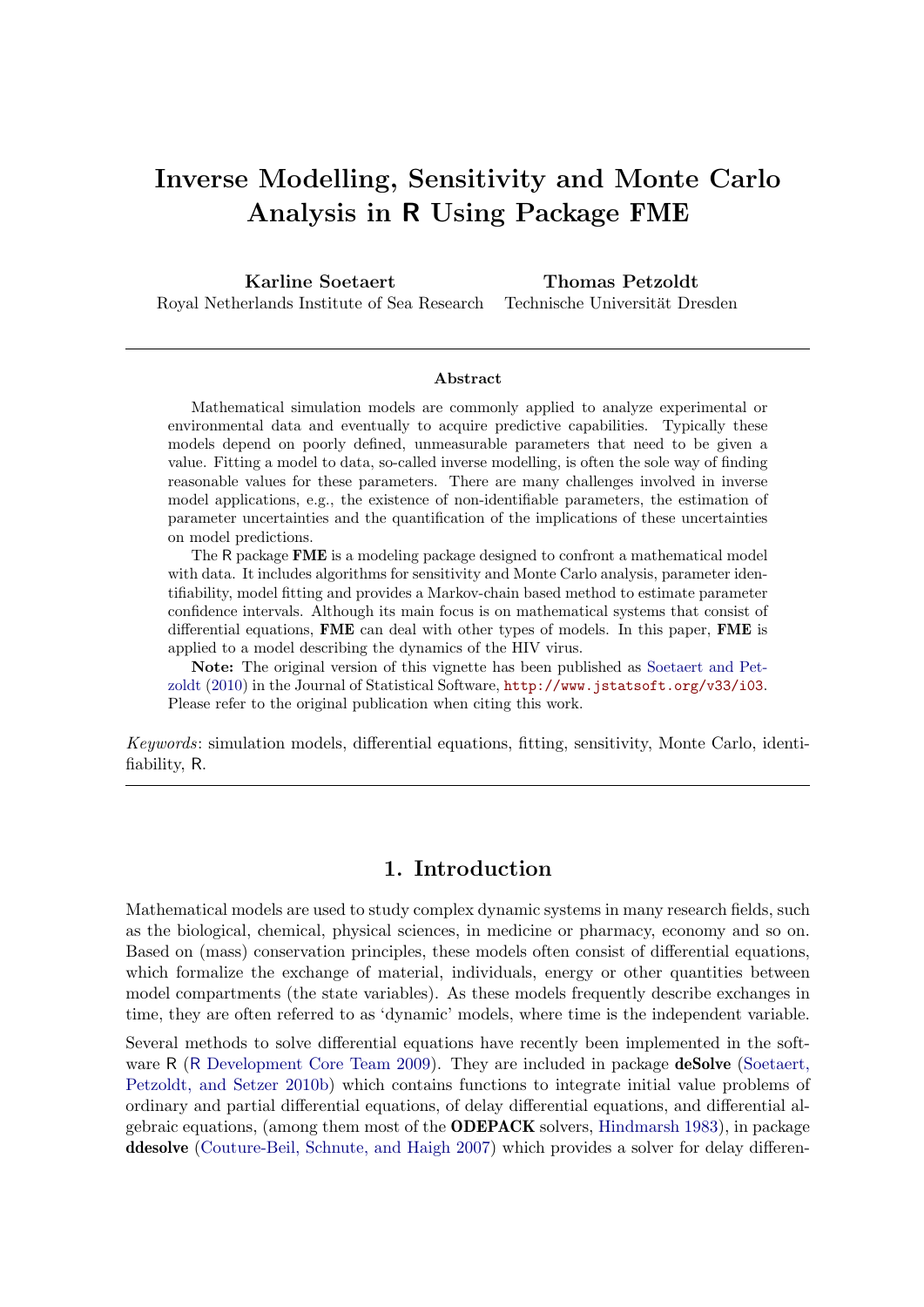tial equations; package bvpSolve [\(Soetaert, Cash, and Mazzia](#page-26-3) [2010a\)](#page-26-3) which solves boundary value problems and package **rootSolve** [\(Soetaert](#page-26-4) [2009\)](#page-26-4), offering functions to estimate a system's steady-state (i.e., time-invariant) condition and to perform stability analysis.

In addition, several utility packages have been created to help in the modelling process. For instance, package simecol [\(Petzoldt and Rinke](#page-25-1) [2007\)](#page-25-1) provides a complete environment for solving and running dynamic models, GillespieSSA [\(Pineda-Krch](#page-25-2) [2008\)](#page-25-2) implements the Gillespie Stochastic Simulation Algorithm, **ReacTran** [\(Soetaert and Meysman](#page-26-5) [2009\)](#page-26-5) includes functions that describe (physical) transport in one, two or three dimensions. The R package AquaEnv [\(Hofmann, Soetaert, Middelburg, and Meysman](#page-25-3) [2010\)](#page-25-3) offers building blocks for pH and carbonate chemistry modelling, package nlmeODE [\(Tornoe](#page-26-6) [2007\)](#page-26-6) includes pharmacokinetics models. Because of these efforts, R is emerging more and more as a powerful environment for dynamic simulations [\(Petzoldt](#page-25-4) [2003;](#page-25-4) [Soetaert and Herman](#page-26-7) [2009\)](#page-26-7).

Quantitative mathematical models depend on constant parameters, many of which are poorly known and cannot be measured. Thus, one essential step in the modelling process is model calibration, during which these parameters are estimated by fitting the model to data. This application of a model is also known as 'inverse' modelling, in contrast to 'forward' model applications, in which the model is used for forecasting or hypothesis testing. As the model equations are generally nonlinear, parameter estimation constitutes a non-linear optimization problem, where the objective is to find parameter values that minimise a measure of badness of fit, usually a least squares function, or a weighted sum of squared residuals. R contains both local and global search algorithms that are suitable for nonlinear optimization, in its base package (R [Development Core Team](#page-26-1) [2009\)](#page-26-1) or in dedicated packages [\(Elzhov and Mullen](#page-24-1) [2009\)](#page-24-1).

Apart from finding the global minimum, there exist many other challenges in inverse modelling. Many models comprise non-identifiable parameters which cannot be unambiguously determined with sufficient precision [\(Vajda, Rabitz, Walter, and Lecourtier](#page-26-8) [1989\)](#page-26-8). Such nonidentifiability is manifested by functionally related parameters, such that the effect of altering one parameter can be, at least partly, undone by altering some other parameter(s). This type of overparametrization is common for complex models and especially in ecological modelling nearly unavoidable [\(Mieleitner and Reichert](#page-25-5) [2006\)](#page-25-5). In order for the data fitting algorithms to converge, and for the parameters to be estimated with reasonable precision, the parameter set must be identifiable.

In addition, it is not only important to locate the best parameter values, but also to provide an estimate of the parameter uncertainty, and to quantify the effects of that uncertainty on other, unobserved, variables. The latter is necessary to evaluate the robustness of model-based predictions in the light of uncertain parameters. In addition, modelers do not necessarily want good estimates of the parameters; sometimes derived quantities are the object of interest.

Finally, although the methods from R's packages are efficient in solving a variety of differential equations, the computing time for solving these models is significantly larger than for a typical statistical application. Therefore, it becomes important to keep the number of runs to a minimum. This is especially necessary for Markov chain Monte Carlo (MCMC) methods, which generally require to run the model in the order of thousands of times for it to converge. One approach is to emulate the output of complex model codes and use this as input for formal Bayesian methods [\(Hankin](#page-25-6) [2005\)](#page-25-6). For computationally expensive simulations that are run online, however, the MCMC functions already present in R are not the most efficient ones;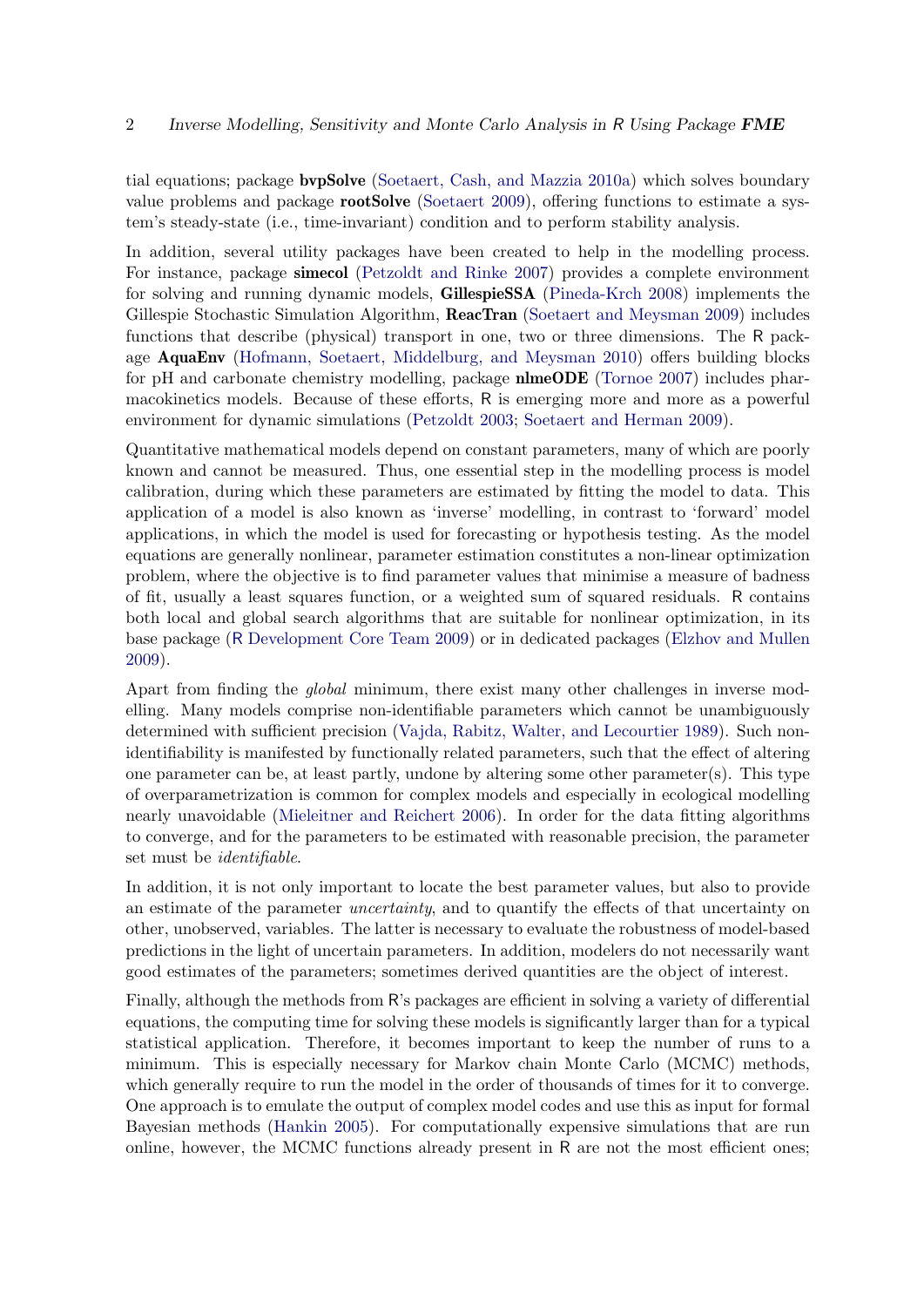other methods specifically aiming at dynamic models may be more suited [\(Haario, Laine,](#page-25-7) [Mira, and Saksman](#page-25-7) [2006\)](#page-25-7).

FME is a package designed for inverse modelling, sensitivity and Monte Carlo analysis. It implements part of the functions from a Fortran simulation environment FEMME [\(Soetaert,](#page-26-9) [deClippele, and Herman](#page-26-9) [2002\)](#page-26-9). It contains functions to

- 1. perform local and global sensitivity analysis [\(Brun, Reichert, and Kunsch](#page-24-2) [2001;](#page-24-2) [Soetaert](#page-26-7) [and Herman](#page-26-7) [2009\)](#page-26-7), and Monte Carlo analysis,
- 2. estimate parameter identifiability using the method described in Brun  $et al. (2001)$  $et al. (2001)$  $et al. (2001)$ ,
- 3. fit a model to data, by providing a consistent interface to R's existing optimization methods; it also includes an implementation of the pseudo-random search method [\(Price](#page-25-8) [1977\)](#page-25-8),
- 4. run a Markov chain Monte Carlo, to estimate parameter uncertainties. The DRAM method (Delayed Rejection Adaptive Metropolis) [\(Haario](#page-25-7) et al. [2006\)](#page-25-7), which is well suited for use with dynamic models is implemented.

Most of the functions have suitable methods for printing and visualization.

In this paper, the potential of **FME** for inverse modelling is demonstrated by means of a simple 3-compartment dynamic model from the biomedical sciences that describes the dynamics of the HIV virus, responsible for the acquired immunodeficiency syndrome (AIDS). This model is chosen because it is relatively simple and its algebraic identifiability properties have been investigated by [Xia](#page-26-10) [\(2003\)](#page-26-10) and [Wu, Zhu, Miao, and Perelson](#page-26-11) [\(2008\)](#page-26-11). Also, the study of viral infection is of considerable interest in aquatic sciences, where viruses are deemed important factors in biogeochemical cycles, and causing death in a variety of organisms [\(Suttle](#page-26-12) [2007\)](#page-26-12).

Similarly as in Wu *[et al.](#page-26-11)* [\(2008\)](#page-26-11) the algorithms from **FME** are tested on simulated data to which random noise is added. Parameter estimation is done in several steps. First, the parameters to which the model is sensitive are identified and selected. Then an identifiability analysis allows to evaluate which set of model parameters can be estimated based on available observations. After fitting these parameters to the data, their uncertainty given the data is assessed using an MCMC method. Finally, by means of a sensitivity analysis the consequences of the uncertain parameters on the unobserved (latent) variables is calculated.

Although FME is used here with a dynamic compartment model, it can work with any type of model that calculates a response as a function of input parameters. FME is available from the Comprehensive R Archive Network at <http://CRAN.R-project.org/package=FME>.

## 2. The test model

The example models the dynamics of the HIV virus in human blood cells (Figure [1\)](#page-3-0)

The model describes three components, comprising the number of uninfected  $(T)$  and infected  $(I)$  CD4+ T lymphocytes, and the number of free virions  $(V)$ . It consists of three differential equations: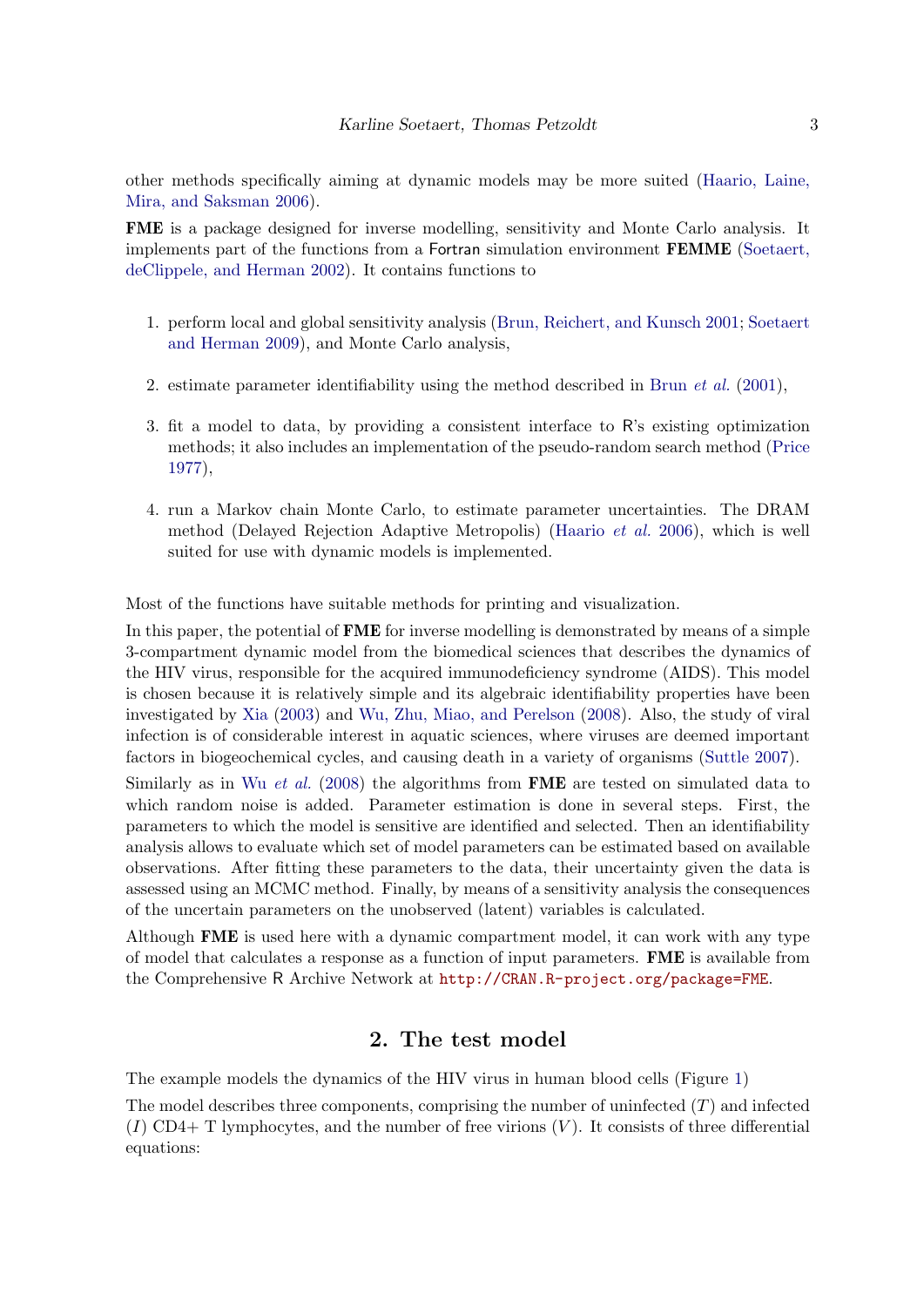4 Inverse Modelling, Sensitivity and Monte Carlo Analysis in R Using Package FME



<span id="page-3-0"></span>Figure 1: Schematic representation of the HIV test model.

$$
\frac{dT}{dt} = \lambda - \rho T - \beta TV \tag{1}
$$

$$
\frac{dI}{dt} = \beta TV - \delta I \tag{2}
$$

$$
\frac{dV}{dt} = n\delta I - cV - \beta TV\tag{3}
$$

with initial conditions (numbers at  $t = 0$ ):

$$
T(0) = T_0
$$
  

$$
I(0) = I_0
$$
  

$$
V(0) = V_0
$$

These equations express the rate of change of the components  $(\frac{d}{dt})$  as a sum of the sources minus the sinks. Uninfected cells are created from sources within the body (e.g., the thymus) at rate  $\lambda$ , they die off at a constant rate  $\rho$ , and become infected. The latter process is proportional to the product of the number of uninfected cells and the number of virions, by a parameter  $(\beta)$ .  $\delta$  is the death rate of infected cells, and n the number of virions that are released during lysis of one infected cell (the burst size);  $c$  is the rate at which virions disappear.

In practical cases, the parameters from this model are estimated based on clinical data obtained from individual patients. As it is more costly to measure the number of infected cells, I, [\(Xia](#page-26-10) [2003\)](#page-26-10), this compartment is often not monitored. The occurrence of unobserved variables is very common in mathematical models.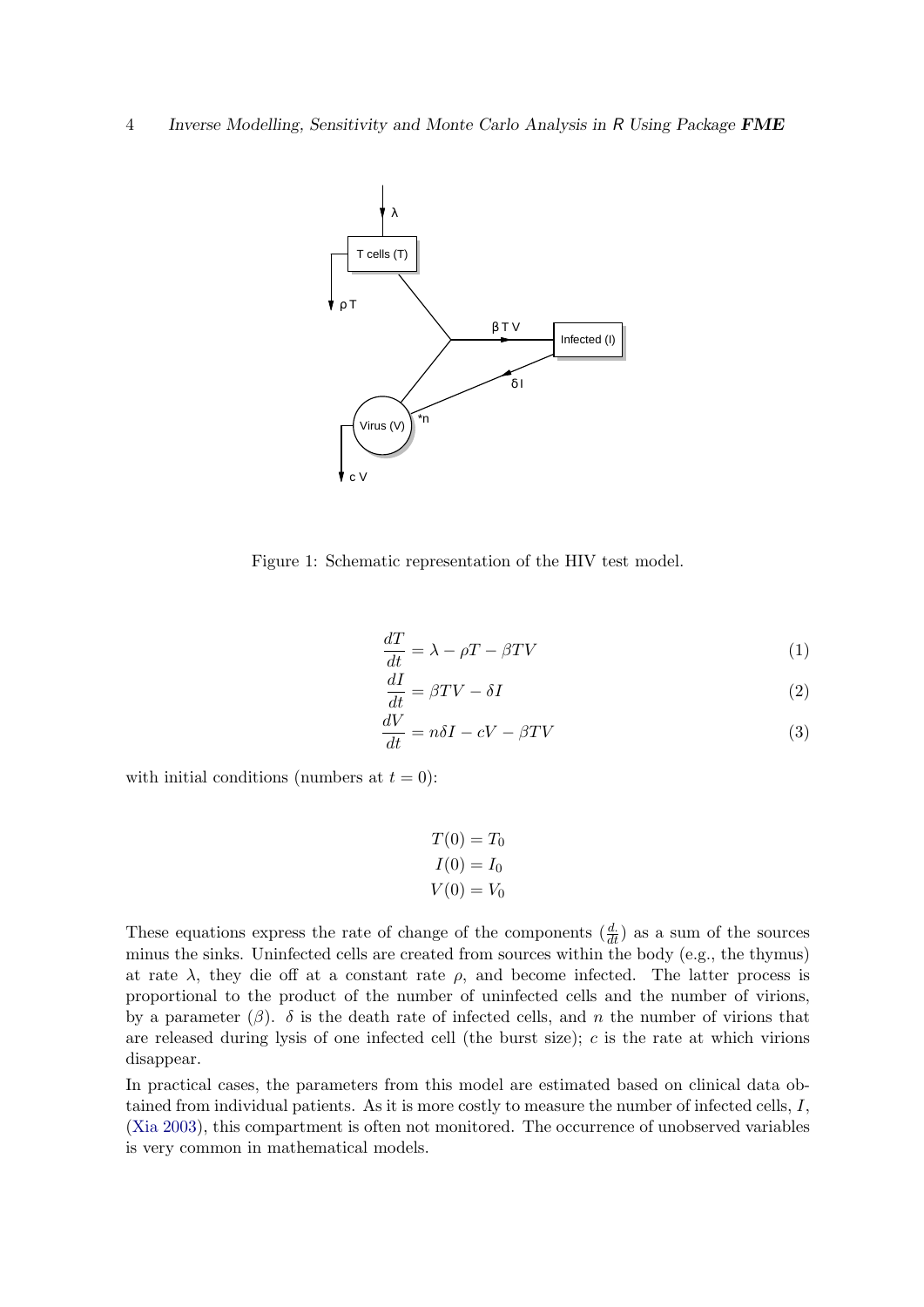Here we assume that both the viral load and the number of healthy CD4+ T cells have been measured; the CD4+ T cells at 4 days intervals, the viral load at a higher frequency.

Without measurements of  $I$ , its initial condition,  $I_0$ , is not available. Therefore, it is estimated using equation (3) as:

$$
I_0 = \frac{V'_0 + cV_0}{n\delta}
$$

where  $V_0'$  is the first derivative of the number of virions, estimated at the initial time. This can be evaluated e.g., by fitting a spline through the initial points (Wu *[et al.](#page-26-11)* [2008\)](#page-26-11) or by simple differencing of the first observed data points.

#### 2.1. Implementation in R

In R, this model is implemented as a function  $(HIV_R)$  that takes as input the parameter values (pars) and the initial conditions  $V_0, V'_0, T_0$ , here called  $V_0$ ,  $dV_0$  and  $T_0$  and that returns the model solution at selected time points.

Two versions of the model are given.

The first, HIV\_R consists only of R code. The function contains the derivative function derivs, required by the integration routine (see help of deSolve). It calculates the rate of change of the three state variables  $dT, dJ, dV$  and an output variable, the logarithm of the number of virions ( $log V$ ). Viral counts are often represented logarithmically (Wu *[et al.](#page-26-11)* [2008\)](#page-26-11). After initialising the state variables  $(y)$ , and specifying the output times (times), the model is integrated using deSolve function ode and the output returned as a data.frame.

```
R> HIV_R <- function (pars, V_0 = 50000, dV_0 = -200750, T_0 = 100) {
+
+ derivs <- function(time, y, pars) {
+ with (as.list(c(pars, y)), {
+ dT <- lam - rho * T - bet * T * V
+ dI \leq bet * T * V - delt * IdV \leq n * delt * I - c * V - bet * T * V+
+ return(list(c(d), d], dV), logV = log(V))+ })
+ }
+
+ # initial conditions
+ I_0 <- with(as.list(pars), (dV_0 + c * V_0) / (n * delt))
+ y \leq c(T = T_0, I = I_0, V = V_0)+
+ times <- c(seq(0, 0.8, 0.1), seq(2, 60, 2))
+ out \leq - ode(y = y, parms = pars, times = times, func = derivs)
+
+ as.data.frame(out)
+ }
```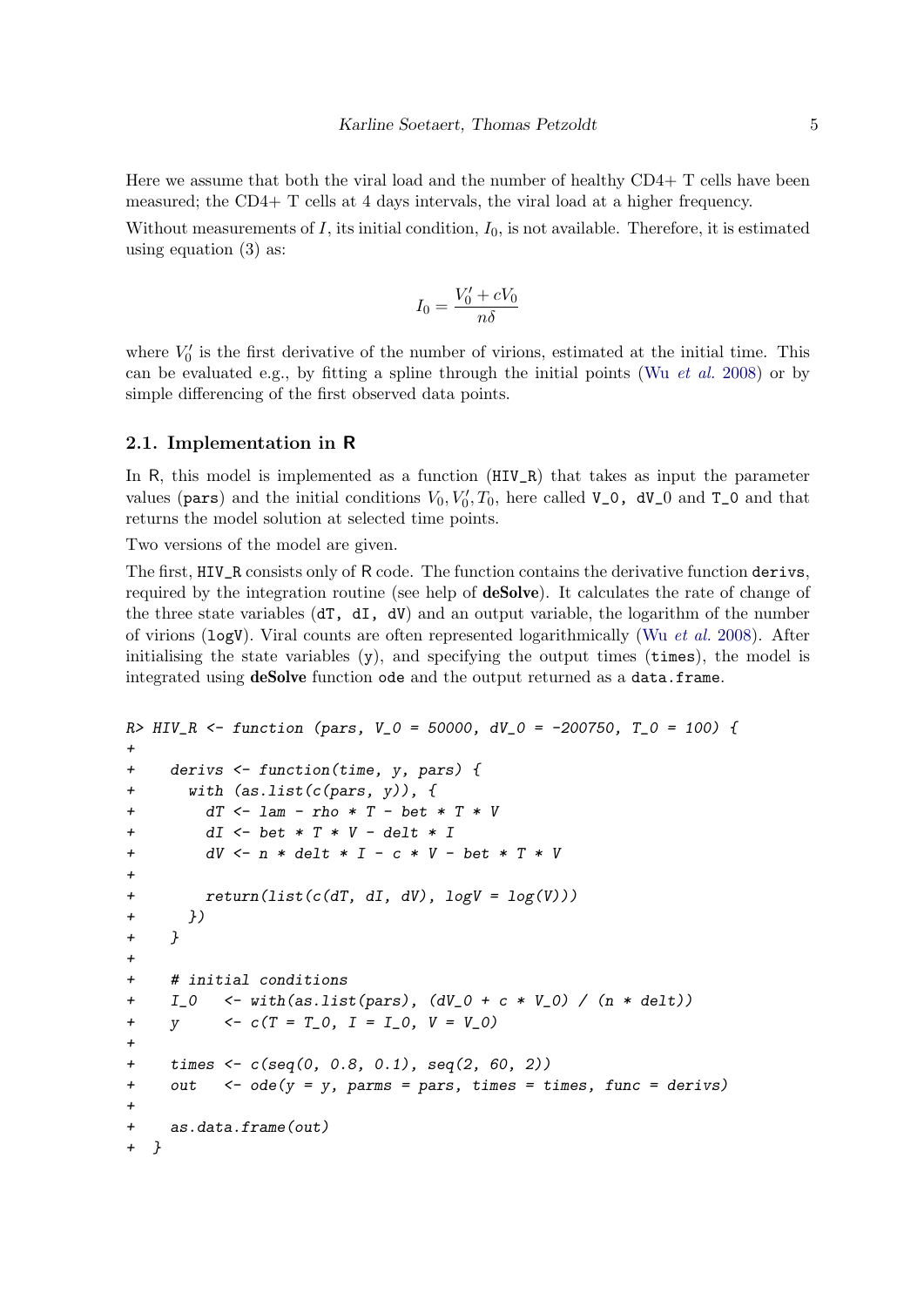In the second version of the model (HIV), the derivative function has been replaced by a subroutine written in Fortran, and presented to R as a DLL (a dynamic link library FME.dll on Windows respectively a shared library FME.so on other operating systems). This DLL contains two subroutines: derivshiv estimates the derivatives, and inithiv initialises the model. How to write model code in compiled languages is explained in vignette ("compiledCode") [\(Soetaert, Petzoldt, and Setzer](#page-26-13) [2009\)](#page-26-13) in package deSolve. The Fortran code required for this second implementation can be found in the appendix; the DLL is part of the **FME** package.

```
R> HIV <- function (pars, V_0 = 50000, dV_0 = -200750, T_0 = 100) {
+
+ I_0 \leftarrow \text{with}(as.list(pars), (dV_0 + c * V_0) / (n * delt))+ y \leftarrow c(T = T_0, I = I_0, V = V_0)+
     times \langle -c(0, 0.1, 0.2, 0.4, 0.6, 0.8, \text{seq}(2, 60, \text{ by } = 2) \rangle+ out \leq - ode(y = y, parms = pars, times = times, func = "derivshiv",
+ initfunc = "inithiv", nout = 1, outnames = "logV", dllname = "FME")
+
+ as.data.frame(out)
+ }
```
After assigning values to the parameters and running the model, output is plotted (Figure [2\)](#page-6-0). It takes about 20 times longer to run the pure-R version, compared to the compiled version. As this will be significant when running the model multiple times, in what follows, the fast version (HIV) will be used.

```
R> pars \leq c(bet = 0.00002, rho = 0.15, delt = 0.55, c = 5.5, lam = 80, n = 900)
R> out \leq HIV(pars = pars)
R > par(mfrow = c(1, 2))
```

```
R> plot(out$time, out$logV, main = "Viral load", ylab = "log(V)",
    xlab = "time", type = "b")R> plot(out$time, out$T, main = "CD4+ T", ylab = "-", xlab = "time", type = "b")
R> par(mfrow = c(1, 1))
```
#### 2.2. Observed data

The FME algorithms will be tested on simulated data. Such synthetic experiments are often used to study parameter identifiability or to test fitting routines.

They involve the following steps: first "data" are generated by applying the model with known parameter values. To this output, a normally distributed error, with mean 0 and known standard deviation is added. Here the standard deviation is 0.45 for log (viral load) and 4.5 for the T cell counts [\(Xia](#page-26-10) [2003\)](#page-26-10). The data are in a matrix containing the time, the variable value and the standard deviation.

The virions have been counted at high frequency: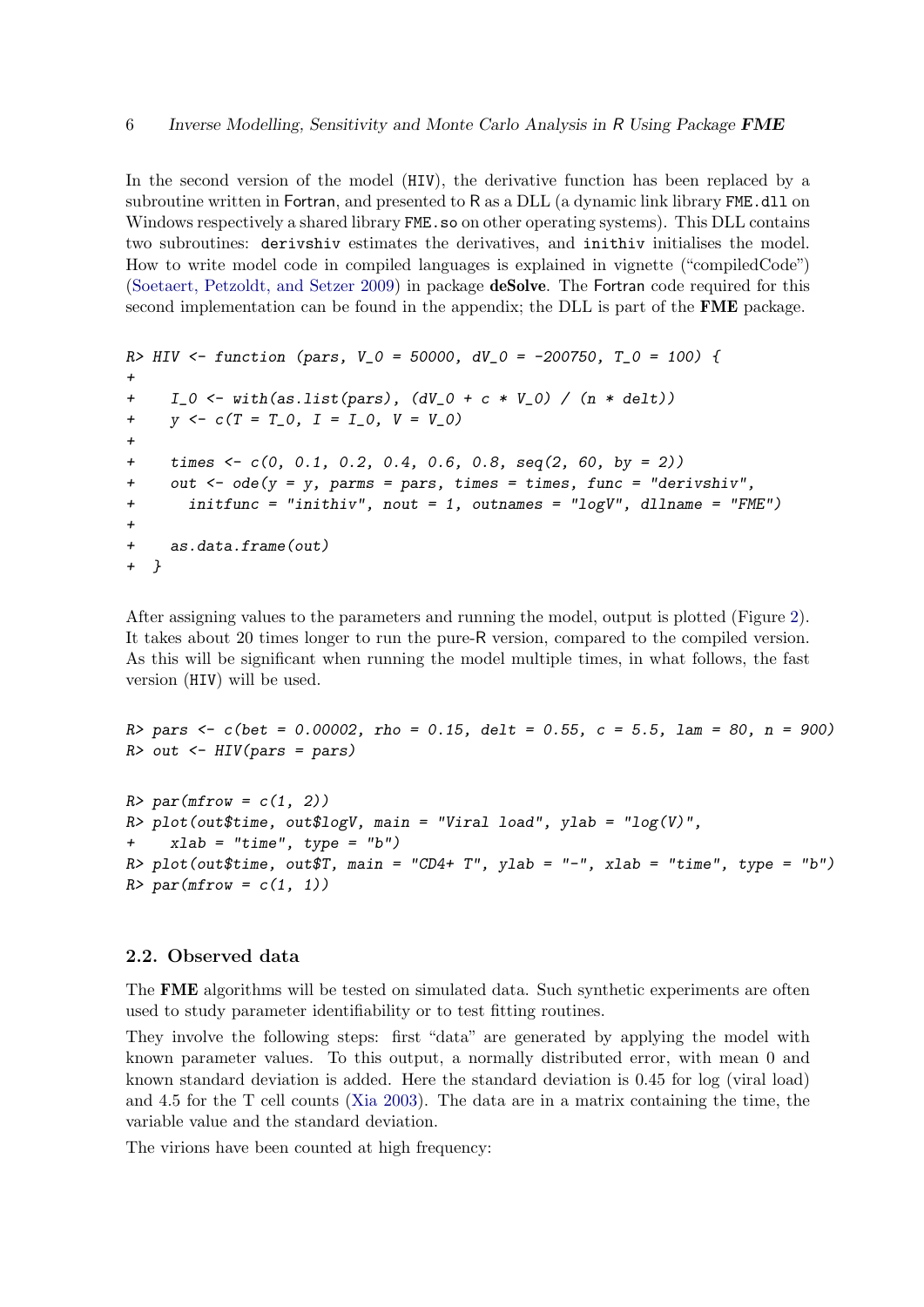

<span id="page-6-0"></span>Figure 2: Viral load and number of uninfected T cells as a function of time.

 $R$ > DataLogV  $\leftarrow$  cbind(time = out\$time, + logV = out\$logV + rnorm(sd = 0.45, n = length(out\$logV)),  $+$  sd = 0.45)

The T cells are recorded at 4-days intervals; [ii] selects the model output that corresponds to these sampling times.

```
R> ii \leq which (out$time %in% seq(0, 56, by = 4))
R> DataT <- cbind(time = out$time[ii],
+ T = out\T[i] + rnorm(sd = 4.5, n = length(ii)),
+ sd = 4.5)R> head(DataT)
    time T sd
[1,] 0 97.54154 4.5
[2,] 4 206.91401 4.5
[3,] 8 292.08836 4.5
[4,] 12 336.39283 4.5
[5,] 16 332.48466 4.5
[6,] 20 320.31275 4.5
```
#### 2.3. The model cost function

The model-data residuals and model cost are central to the parameter identifiability, model calibration and MCMC analysis.

Function modCost estimates weighted residuals of the model output versus the data and calculates sums of squared residuals, in an object of class modCost.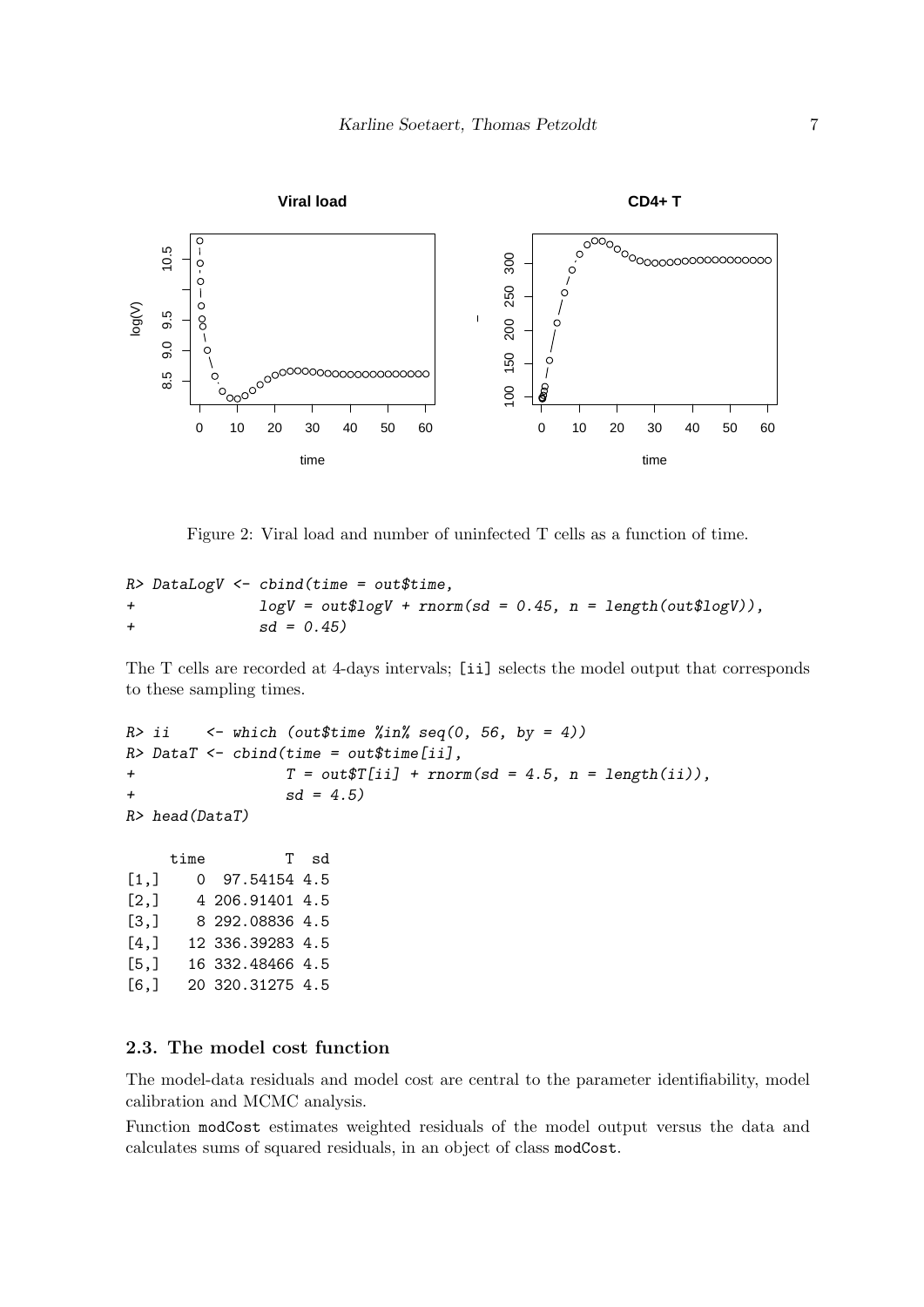For any observed data point, k, of observed variable 1, the *weighted and scaled residuals* are estimated as:

$$
res_{k,l} = \frac{Mod_{k,l} - Obs_{k,l}}{error_{k,l} \cdot n_l}
$$

where  $Mod_{k,l}$  and  $Obs_{k,l}$  are the modeled, respectively observed value.

 $error_{k,l}$  is a weighing factor that makes the term non-dimensional; it can be chosen to be equal to the mean of all measurements, the overall standard deviation, or chosen to be a different measurement error for each data point <sup>[1](#page-7-0)</sup>. Weighing is important if different model variables have different units and magnitudes.

Some variables are measured at much higher resolution than others. In order to prevent the abundant data set to dominate the analysis, the residuals can also be scaled relative to the number of data points  $n_l$  for each variable 1; by default  $n_l$  is 1.

Sums of these residuals per observed variable (the "variable" cost) and the total sum of squares (the "model" cost) are also estimated in function modCost.

For the HIV model example, the residuals and costs are estimated in a function (HIVcost) that takes as input the values of the parameters to be tested/fitted. The model cost is calculated in three steps. First, the model output, given the current parameter values is produced (out); then the residuals with the  $log(V)$  data, in matrix DataLogV, is estimated (cost); argument err = "sd" specifies the columnname with the weighting factors. Finally the cost is updated with the T cell observations in matrix DataT. Updating is done by passing the previously estimated cost (cost = cost) to function modCost.

```
R> HIVcost <- function (pars) {
+ out <- HIV(pars)
+ cost <- modCost(model = out, obs = DataLogV, err = "sd")
+ return(modCost(model = out, obs = DataT, err = "sd", cost = cost))
+ }
```
The sum of squared residuals is printed, and the residuals of model and data plotted, showing the random noise (Figure [3\)](#page-8-0).

R> HIVcost(pars)\$model

[1] 47.55381

```
R> plot(HIVcost(pars), xlab="time")
```
# 3. Local sensitivity analysis

<span id="page-7-1"></span><span id="page-7-0"></span><sup>&</sup>lt;sup>1</sup>modCost assumes the measurement errors to be normally distributed and independent. If there exist correlations in the errors between the measurements, then modCost should not be used in the fitting or MCMC application, but rather a function that takes in to account the data covariances.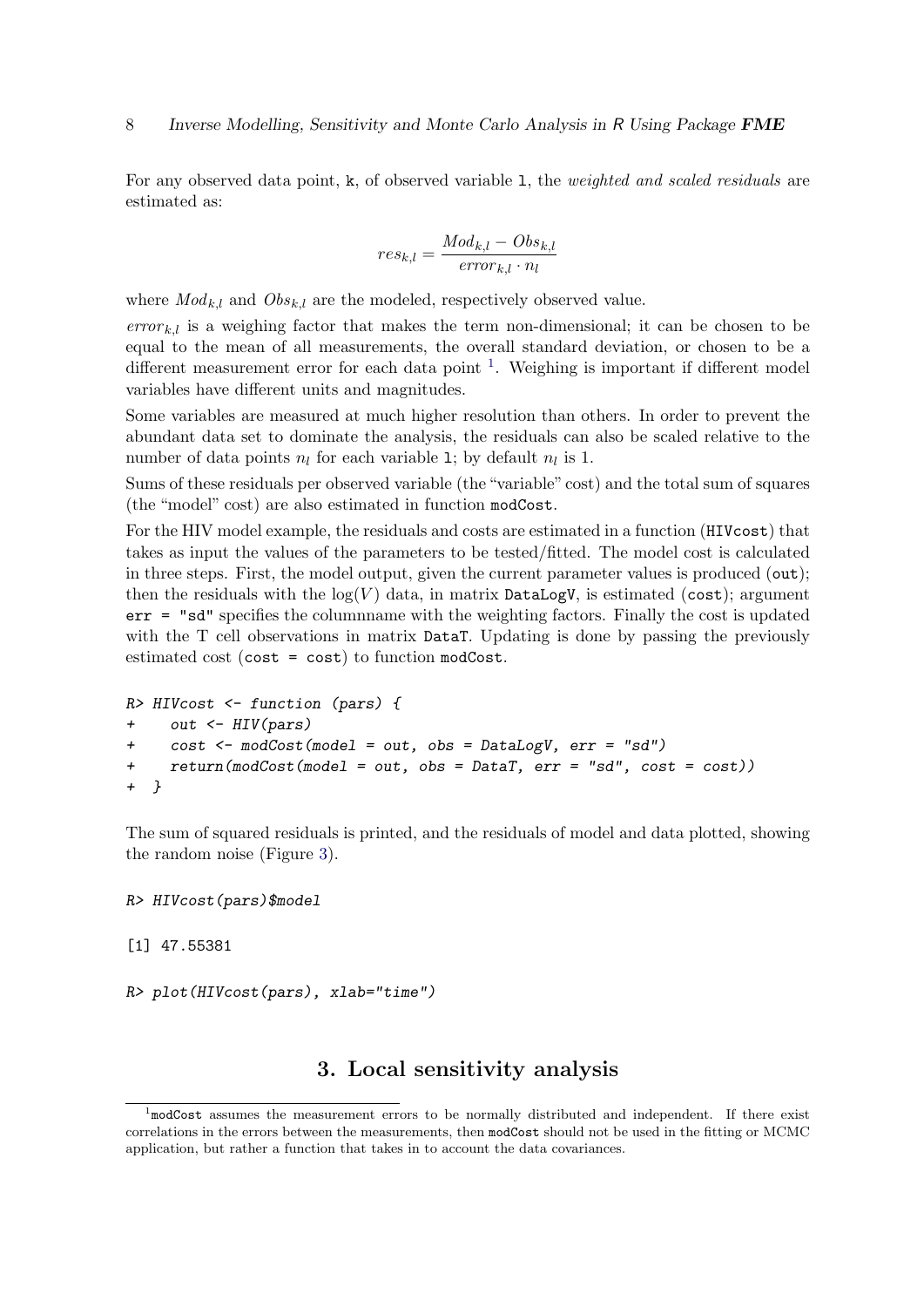

<span id="page-8-0"></span>Figure 3: Residuals of model and pseudodata.

Not all parameters can be finetuned on a certain data set. Some parameters have little effect on the model outcome, while other parameters are so closely related that they cannot be fitted simultaneously.

Function sensFun estimates the sensitivity of the model output to the parameter values in a set of so-called sensitivity functions [\(Brun](#page-24-2) et al. [2001;](#page-24-2) [Soetaert and Herman](#page-26-7) [2009\)](#page-26-7). When applied in conjunction with observed data, sensFun estimates, for each datapoint, the derivative of the corresponding modeled value with respect to the selected parameters. A schema of what these sensitivity functions represent can be found in Figure [4.](#page-9-0)

In FME, normalised, dimensionless sensitivities of model output to parameters are in a sensitivity matrix whose  $(i,j)^{th}$  element  $S_{i,j}$  contains:

$$
\frac{\partial y_i}{\partial \Theta_j} \cdot \frac{w_{\Theta_j}}{w_{y_i}}
$$

where  $y_i$  is an output variable,  $\Theta_j$  is a parameter, and  $w_{y_i}$  is the scaling of variable  $y_i$  (usually equal to its value),  $w_{\Theta_j}$  is the scaling of parameter  $\Theta_j$  (usually equal to the parameter value). These sensitivity functions can be collapsed into summary values. The higher the absolute sensitivity value, the more important the parameter, thus the magnitudes of the sensitivity summary values can be used to rank the importance of parameters on the output variables. As it makes no sense to finetune parameters that have little effect, this ranking serves to choose candidate parameters for model fitting.

In FME, sensitivity functions are estimated using function sensFun which takes as input the cost function (HIVcost that returns an instance of class modCost) and the parameter values.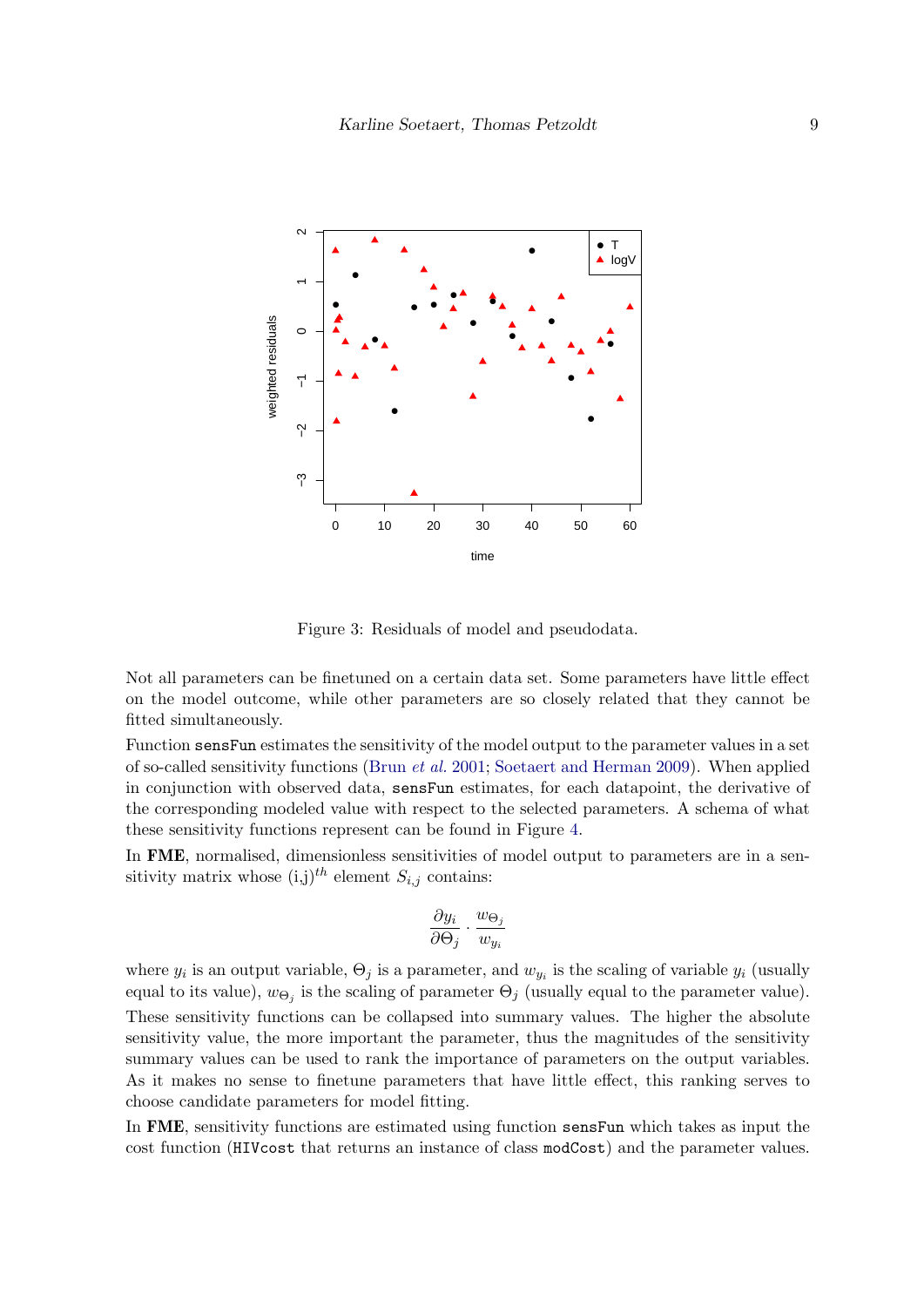

<span id="page-9-0"></span>Figure 4: The sensitivity functions of logV to parameter bet, as a function of time (upper right) are the (weighted) differences of the perturbed output (at bet = 2.2e-5) with the nominal output (bet = 2e-5), main figure; the dots in the inset correspond to the arrows in the main figure.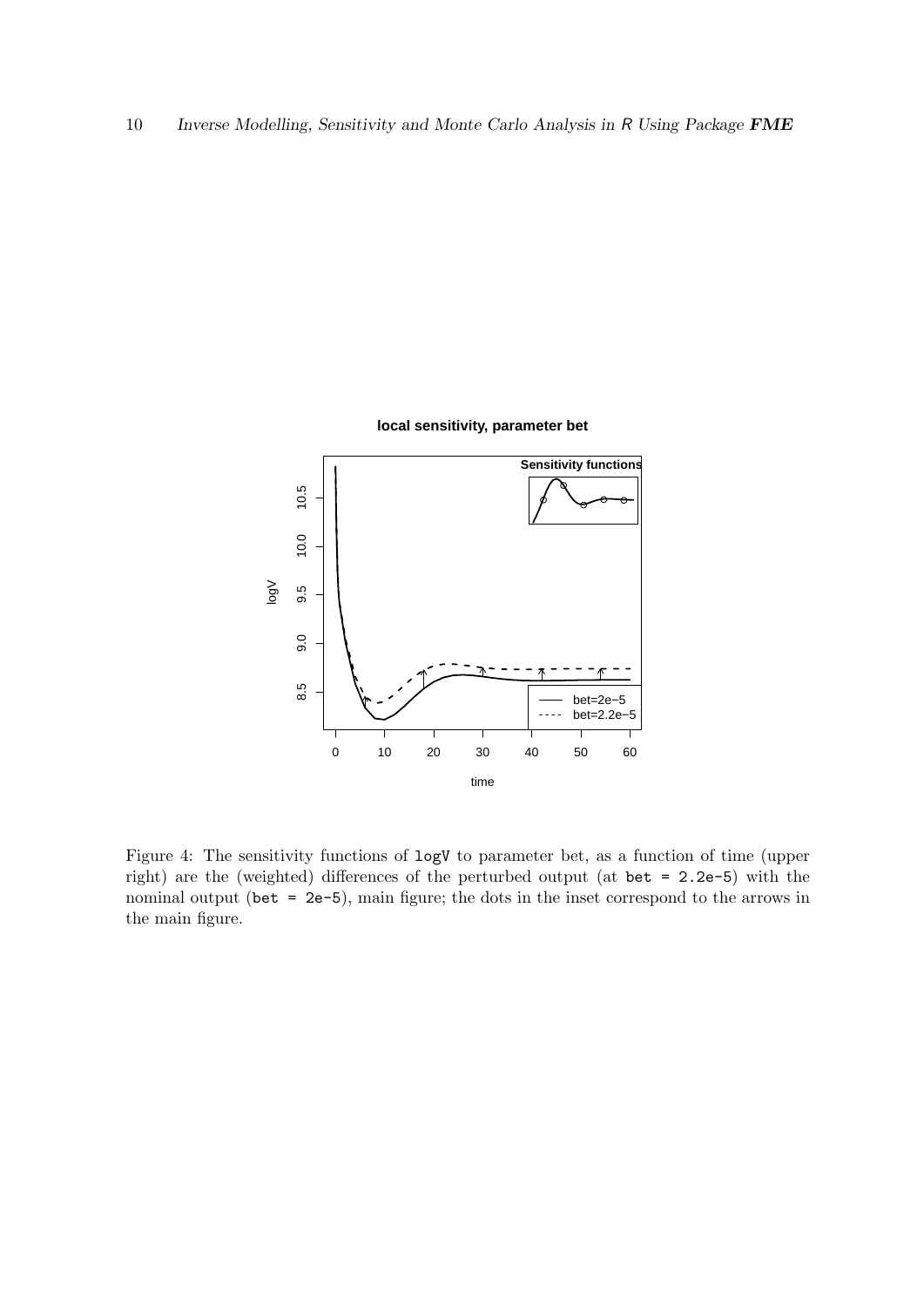

<span id="page-10-0"></span>Figure 5: Sensitivity functions of model output to parameters.

```
R> Sfun <- sensFun(HIVcost, pars)
R> summary(Sfun)
```

|                                                              | value scale L1 L2 Mean Min Max N |  |  |  |
|--------------------------------------------------------------|----------------------------------|--|--|--|
| bet 2.0e-05 2.0e-05 0.364 0.532 -0.1594 -1.28 0.30 51        |                                  |  |  |  |
| rho $1.5e-01$ 1.5e-01 0.117 0.145 -0.1017 -0.34 0.16 51      |                                  |  |  |  |
| delt 5.5e-01  5.5e-01  0.032  0.057  0.0014  -0.11  0.21  51 |                                  |  |  |  |
| c 5.5e+00 5.5e+00 0.414 0.546 0.0878 -0.43 1.32 51           |                                  |  |  |  |
| lam 8.0e+01 8.0e+01 0.214 0.274 0.1863 -0.28 0.80 51         |                                  |  |  |  |
| n   9.0e+02 9.0e+02 0.417 0.553 -0.0861 -1.29 0.42 51        |                                  |  |  |  |
|                                                              |                                  |  |  |  |

Here  $L1 = \sum |S_{ij}|/n$  and  $L2 = \sqrt{\sum (S_{ij}^2)/n}$  are the L1 and L2 norm respectively.

Based on these summary statistics it is clear that parameter delt has the least effect on the output variables.

The sensitivities of the modelled viral and T cell counts to the parameter values change in time (see Figure [4\)](#page-9-0), thus it makes sense to visualise the sensitivity functions as they fluctuate. The plots are clearest if produced one per output variable (Figure [5\)](#page-10-0):

```
R> plot(Sfun, which = c("logV", "T"), xlab="time", lwd = 2)
```
As their corresponding sensitivity functions are always positive, parameters bet, lam, and n have a consistent positive effect on the number of free virions; higher values of rho consistently decrease logV. The initial positive effect on viral load when increasing viral loss (c) is caused by its impact on the calculated initial condition I\_0.

There is strong similarity in several sensitivity functions for the output variable logV, indicating that the corresponding parameters have comparable effect on this output variable. If too similar, the joint estimation of these parameter combinations may not be possible on these observed data alone. The correlation between the sensitivity functions of n and lam is 1 (not shown), such that exactly the same output of  $logV$  will be generated by increasing n, if lam is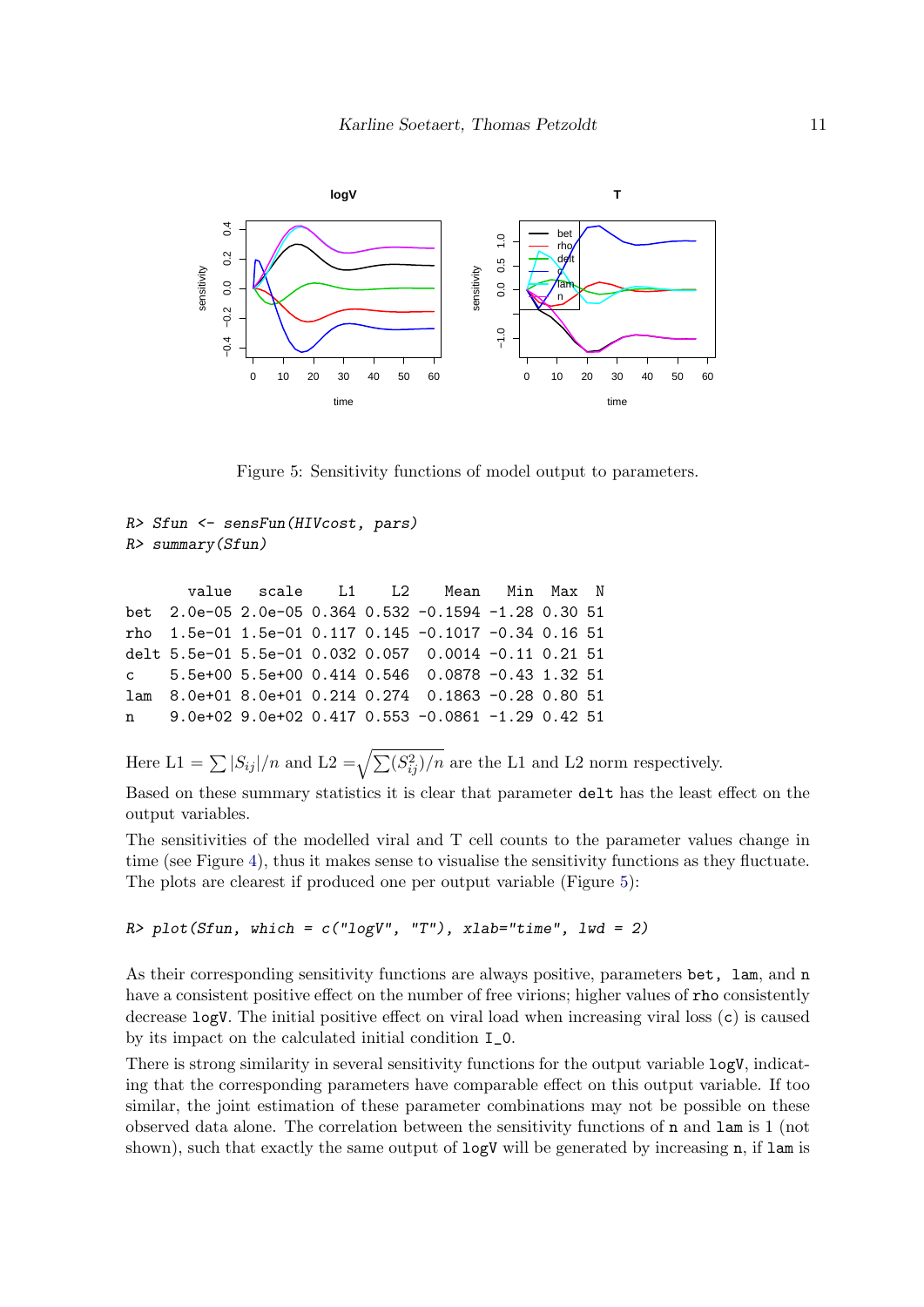

<span id="page-11-0"></span>Figure 6: Pairwise plot of sensitivity functions.

decreased the appropriate amount. Similar findings were reported in Wu [et al.](#page-26-11) [\(2008\)](#page-26-11), based on an analytical analysis of parameter identifiability.

For output variable T the similarity between parameters  $\text{lam}$  and  $\text{h}$  and bet is also strong. Pairwise relationships are visualised with a pairs plot. Here we plot the sensitivity functions of both variables (Figure [6\)](#page-11-0) in one figure but with different colors; it is also instructive to select each variable separately (this can be done by means of the which argument – not shown).

#### $R$ > pairs(Sfun, which = c("logV", "T"), col = c("blue", "green"))

The sensitivity functions for parameter pairs involving bet, c and n, and pair rho and lam are strongly correlated, with  $r^2 > 0.85$ .

It should be noted that none of the correlation coefficients is exactly 1 or  $-1$ , (the largest  $|r|$  equals 0.995). Therefore, the model comprising both  $logV$  and T data is "algebraically" identifiable, as is indeed demonstrated by [Xia](#page-26-10) [\(2003\)](#page-26-10). However, it is questionable whether the subtle differences produced in the output of some parameters will be sufficient to make them "practically" identifiable.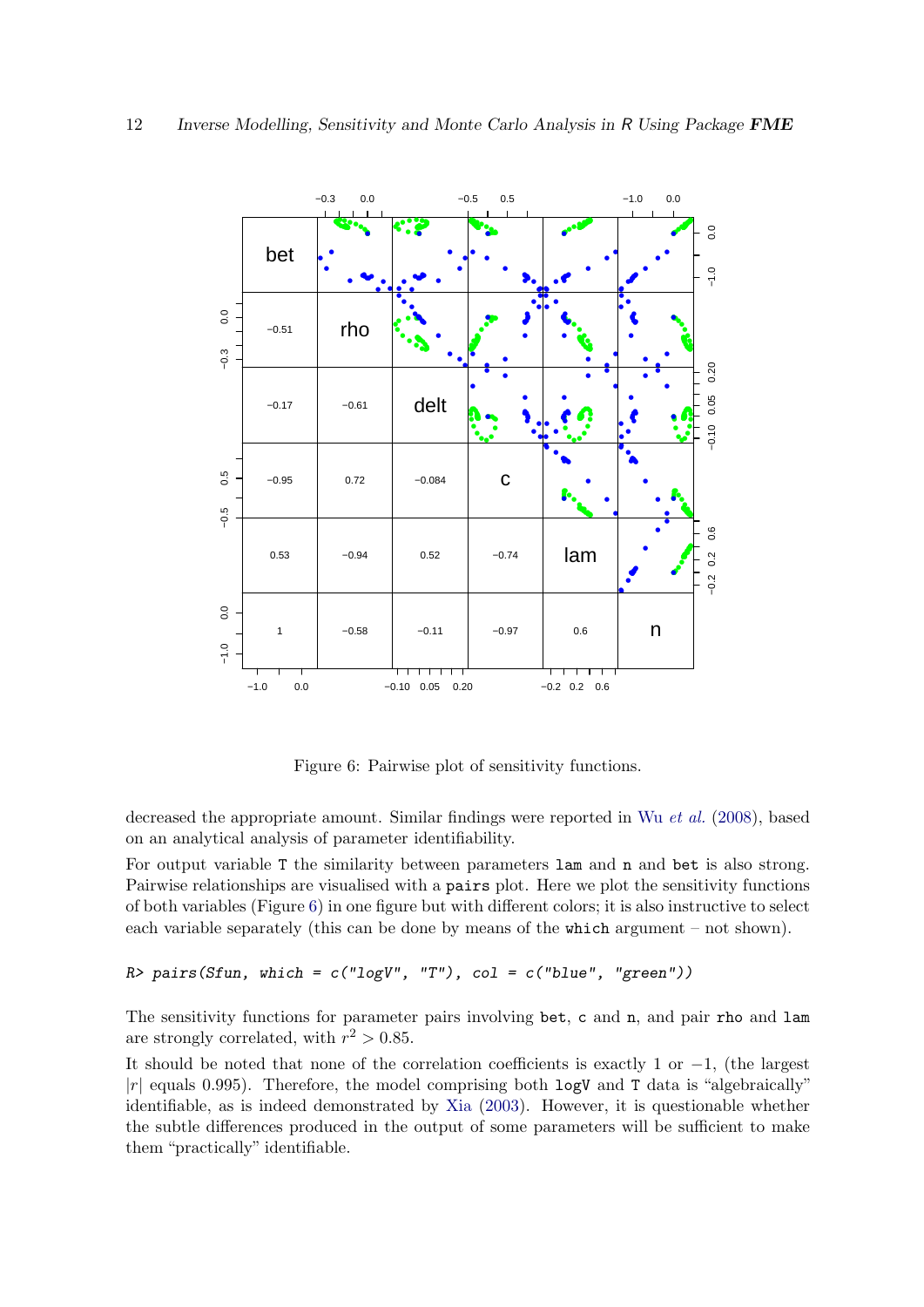## 4. Multivariate parameter identifiability

<span id="page-12-1"></span>The above pairs analysis investigated the identifiability of sets of *two* parameters. Function collin extends the analysis to all possible parameter combinations, by estimating the approximate linear dependence ("collinearity") of parameter sets. A parameter set is said to be identifiable, if all parameters within the set can be uniquely estimated based on (perfect) measurements. Parameters that have large collinearity will not be identifiable <sup>[2](#page-12-0)</sup>.

The identifiability analysis included in **FME** was described in Brun *[et al.](#page-24-2)* [\(2001\)](#page-24-2). For any subset of columns of the sensitivity matrix, collinearity  $\gamma$  is defined as:

$$
\gamma = \frac{1}{\sqrt{\min(\text{EV}[\hat{S}^\top \hat{S}])}}
$$

where

$$
\hat{S}_{ij} = \frac{S_{ij}}{\sqrt{\sum_j S_{ij}^2}}
$$

where  $\hat{S}$  contains the columns of the sensitivity matrix that correspond to the parameters included in the set, EV estimates the eigenvalues. The collinearity index equals 1 if the columns are orthogonal, and the set is identifiable, it equals infinity if columns in the sensitivity matrix are linearly dependent.

A collinearity index  $\gamma$  means that a change in the results caused by a change in one parameter can be compensated by the fraction  $1-\frac{1}{\gamma}$  by an appropriate change of the other parameters [\(Omlin, Brun, and Reichert](#page-25-9) [2001\)](#page-25-9).

If the index exceeds a certain value, typically chosen to be 10–15, then the parameter set is poorly identifiable [\(Brun](#page-24-2) et al. [2001\)](#page-24-2) (any change in one parameter can be undone for 90 respectively 93%).

The collinearity for all parameter combinations is estimated by function collin, taking the previously estimated sensitivity functions as argument.

```
R> ident <- collin(Sfun)
R> head(ident, n = 20)
 bet rho delt c lam n N collinearity
1 1 1 0 0 0 0 2 1.1
2 1 0 1 0 0 0 2 1.1
3 1 0 0 1 0 0 2 4.2
4 1 0 0 0 1 0 2 1.1
5 1 0 0 0 0 1 2 8.1
6 0 1 1 0 0 0 2 1.4
7 0 1 0 1 0 0 2 1.3
8 0 1 0 0 1 0 2 5.4
9 0 1 0 0 0 1 2 1.2
10 0 0 1 1 0 0 2 1.0
11 0 0 1 0 1 0 2 1.3
```
<span id="page-12-0"></span><sup>2</sup>The reverse need not be the case, as unidentifiable parameters may also be non-linearly related.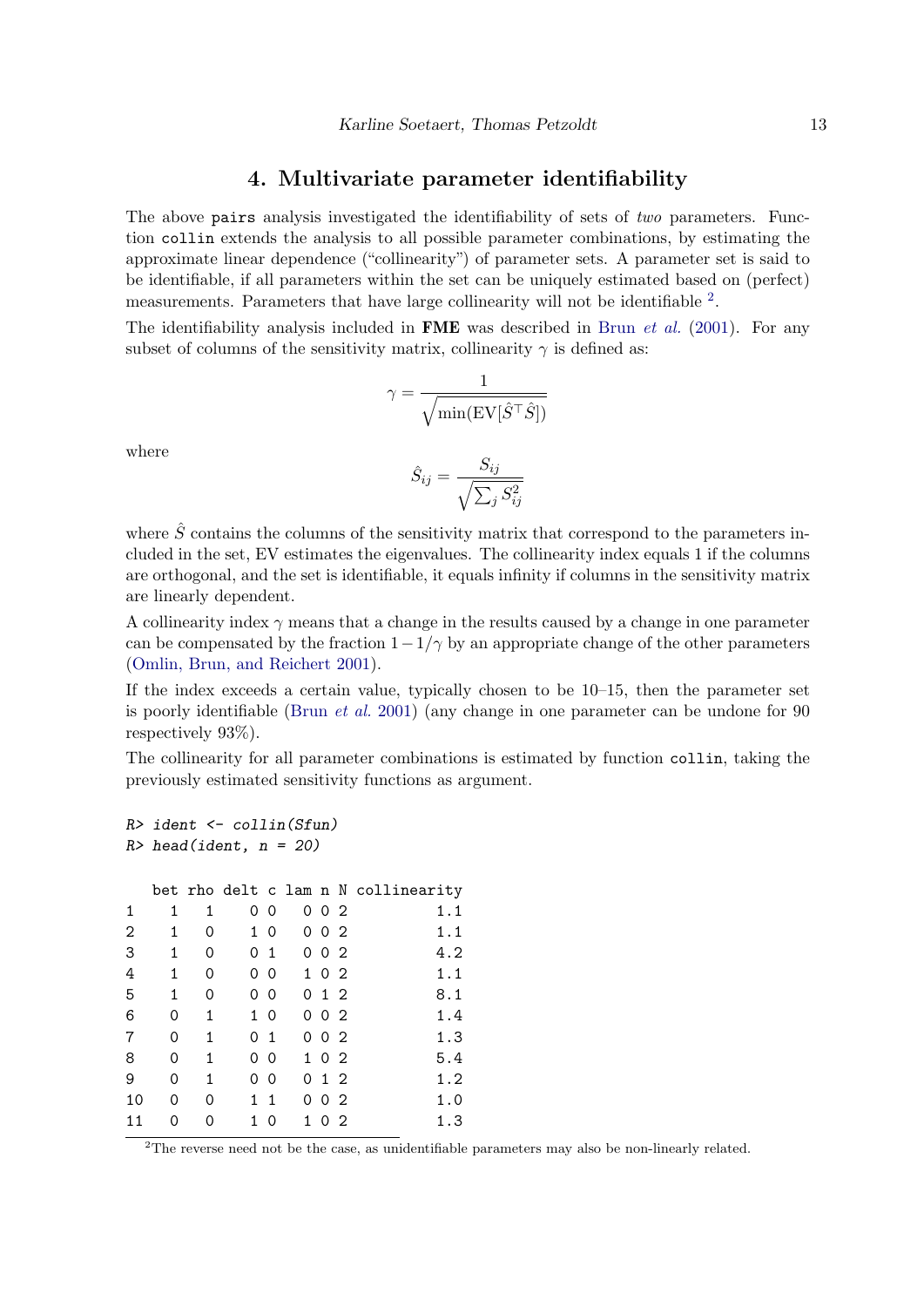

<span id="page-13-0"></span>Figure 7: Collinearity plot.

| 12 | 0            | 0            | 1 0            | 012   | 1.1  |
|----|--------------|--------------|----------------|-------|------|
| 13 | 0            | 0            | 0 <sub>1</sub> | 1 0 2 | 1.3  |
| 14 | 0            | 0            | 0 <sub>1</sub> | 0 1 2 | 6.3  |
| 15 | 0            | 0            | 0 <sub>0</sub> | 1 1 2 | 1.2  |
| 16 | 1            | 1            | 1 0            | 0 0 3 | 1.5  |
| 17 | $\mathbf{1}$ | $\mathbf{1}$ | 0 <sub>1</sub> | 0 0 3 | 7.0  |
| 18 | 1            | 1            | 0 <sub>0</sub> | 1 0 3 | 5.4  |
| 19 | 1            | 1            | 0 <sub>0</sub> | 0 1 3 | 27.3 |
| 20 | 1.           | 0            | 11             | 003   | 6.3  |

In the output, 1 and 0 denotes that the parameter is included respectivity not included in the set; N is the number of parameters in the set.

The first 20 combinations show very large collinearity when parameters bet, rho and n are in the parameter set. Figure [7](#page-13-0) shows how the collinearity index increases as more and more parameters are included in the set.

#### $R$ > plot(ident, log = "y")

All parameters together have a collinearity which is too large for them to be fitted to the data. Thus, whereas [Xia](#page-26-10) [\(2003\)](#page-26-10) showed the full parameter set to be algebraically identifiable, in practical applications this may not be the case.

```
R> collin(Sfun, parset = c("bet", "rho", "delt", "c", "lam", "n"))
```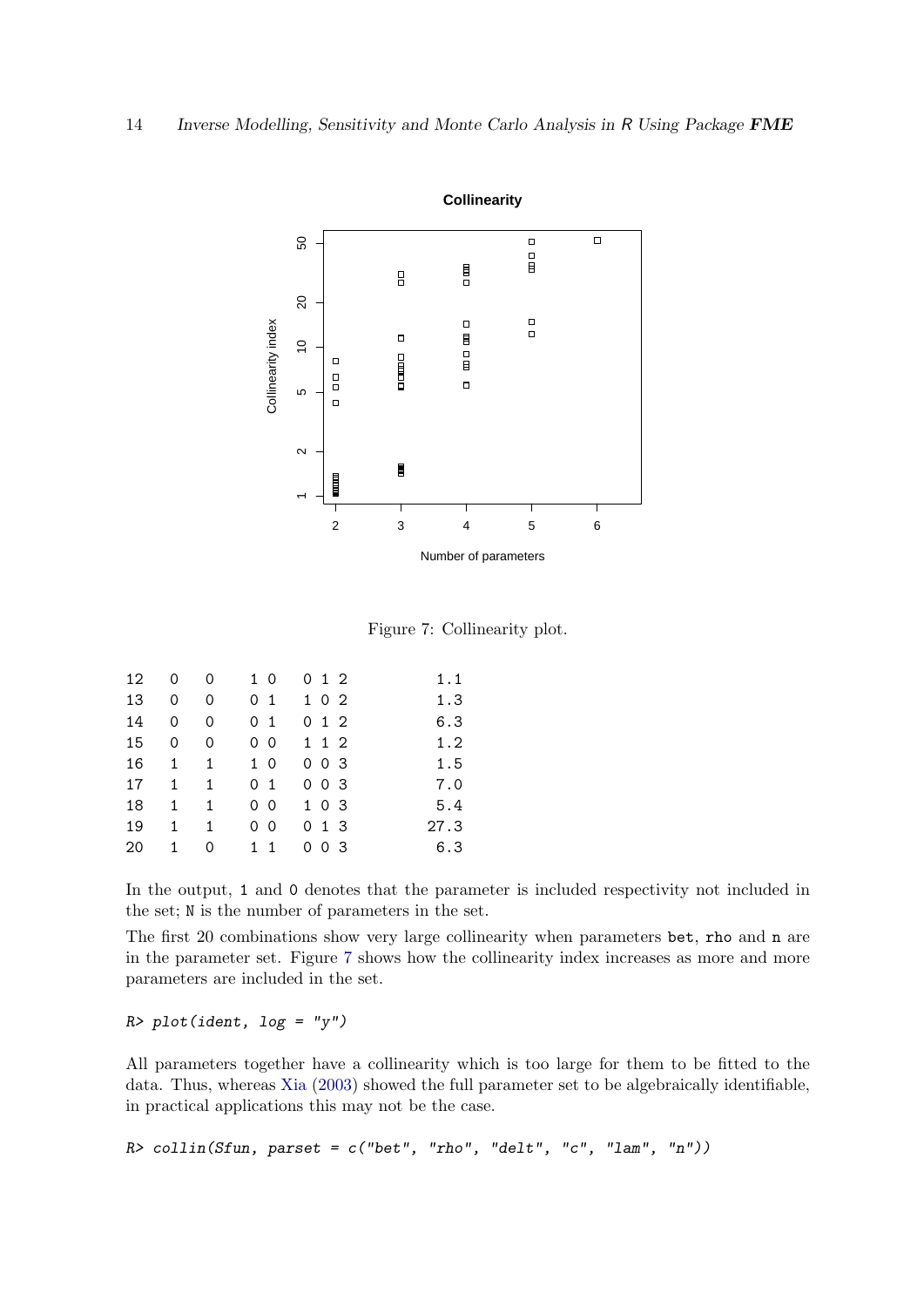bet rho delt c lam n N collinearity 1 1 1 1 1 1 1 1 1 6 53

One 5-parameter combination has collinearity lower than 15 (see Figure [7\)](#page-13-0), and is therefore possibly identifiable (according to Brun [et al.](#page-24-2) [2001\)](#page-24-2).

```
R> collin(Sfun, N = 5)
```

|           |             |                 |  |  | bet rho delt c lam n N collinearity |
|-----------|-------------|-----------------|--|--|-------------------------------------|
| $1 \quad$ |             | 1 1 1 1 1 0 5   |  |  | 12                                  |
|           |             | 2 1 1 1 1 0 1 5 |  |  | 51                                  |
|           |             | 3 1 1 1 0 1 1 5 |  |  | 41                                  |
|           | 4           | 1 1 0 1 1 1 5   |  |  | 34                                  |
|           | $5 \quad 1$ | $0 \t11 \t115$  |  |  | 36                                  |
| 6         |             | 0 1 1 1 1 1 1 5 |  |  | 15                                  |

We select parameters bet, rho, delt, c, and lam, the 5-parameter combination with the smallest collinearity for fitting. Note that this parameter set cannot be identified on either logV nor T data alone:

```
R> collin(Sfun, parset = c("bet", "rho", "delt", "c", "lam"), which = "logV")
 bet rho delt c lam n N collinearity
1 1 1 1 1 1 0 5 60
R> collin(Sfun, parset = c("bet", "rho", "delta", "c", "lam"), which = "T")bet rho delt c lam n N collinearity
1 1 1 1 1 1 0 5 60
```
# 5. Fitting the model to data

<span id="page-14-0"></span>R has several built-in methods for nonlinear data fitting. Whereas the default optimization algorithms require one function value (the weighted sum of squares, a "model cost"), other algorithms such as the Levenberg-Marquardt method [\(Press, Teukolsky, Vetterling, and Flan](#page-25-10)[nery](#page-25-10) [1992\)](#page-25-10) need input of a vector of residuals.

To allow using both types of algorithms, a wrapper (modFit) is provided that has a consistent interface, taking as input argument either the vector of model-data residuals or an instance of class modCost.

Function modFit embraces the functions from optim, nls, and function nlminb, from R's base packages (R [Development Core Team](#page-26-1) [2009\)](#page-26-1) and the Levenberg-Marquardt algorithm from package minpack.lm [\(Elzhov and Mullen](#page-24-1) [2009\)](#page-24-1) In addition to the stochastic simulated annealing method as implemented in optim, another random-based method, the pseudorandom search algorithm of Price [\(Price](#page-25-8) [1977;](#page-25-8) [Soetaert and Herman](#page-26-7) [2009\)](#page-26-7) is implemented in FME.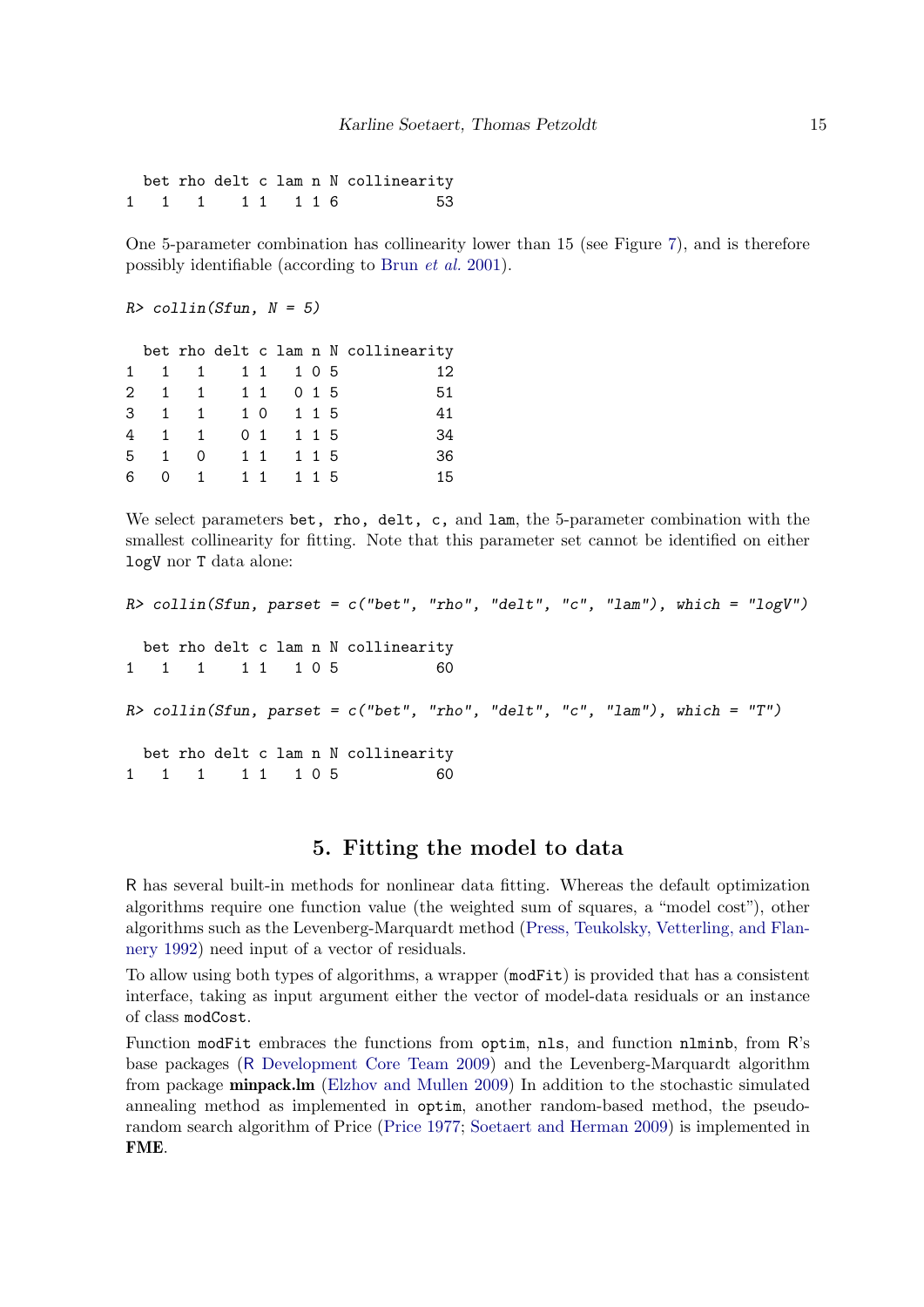To fit the HIV model to the data, a new function is needed that takes as input the logarithm of all parameter values except n (which is given a fixed value 900), and that returns the model cost.

The log transformation (1) ensures that the parameters remain positive during the fitting, and (2) deals with the fact that the parameter values are spread over six orders of magnitude (i.e., bet = 2e-5, lam = 80). Within the function HIVcost2, the parameters are backtransformed (exp(lpars)).

```
R> HIVcost2 <- function(lpars)
    HIVcost(c(exp(lpars), n = 900))
```
After perturbing the parameters<sup>[3](#page-15-0)</sup>, the model is fitted to the data, and best-fit parameters and residual sum of squares shown.

```
R> Pars <- pars[1:5] * 2
R> Fit <- modFit(f = HIVcost2, p = log(Pars))
R> exp(coef(Fit))
```
bet rho delt c lam 3.567172e-05 3.263287e-01 1.097252e+00 9.859508e+00 1.361435e+02

```
R> deviance(Fit)
```
[1] 144.6831

For comparison, the initial model output and the best-fit model are plotted against the data (Figure [8\)](#page-16-0).

```
R>ini <- HIV(pars = c(Pars, n = 900))
R> final \leftarrow HIV(pars = c(exp(coef(Fit)), n = 900))
R> par(mfrow = c(1,2))
R> plot(DataLogV, xlab = "time", ylab = "logV", ylim = c(7, 11))
R> lines(ini$time, ini$logV, lty = 2)
R> lines(final$time, final$logV)
R> legend("topright", c("data", "initial", "fitted"),
+ lty = c(NA, 2, 1), pch = c(1, NA, NA))R> plot(DataT, xlab = "time", ylab = "T")
R> lines(ini$time, ini$T, lty = 2)
R> lines(final$time, final$T)
R> par(mfrow = c(1, 1))
```
Approximate estimates of parameter uncertainty can be obtained by linearising the model around the best-fit parameters. If  $J$  is the numerical approximation of the Jacobian, then,

<span id="page-15-0"></span><sup>&</sup>lt;sup>3</sup>Perturbation is done mainly for the purpose of making the application more challenging.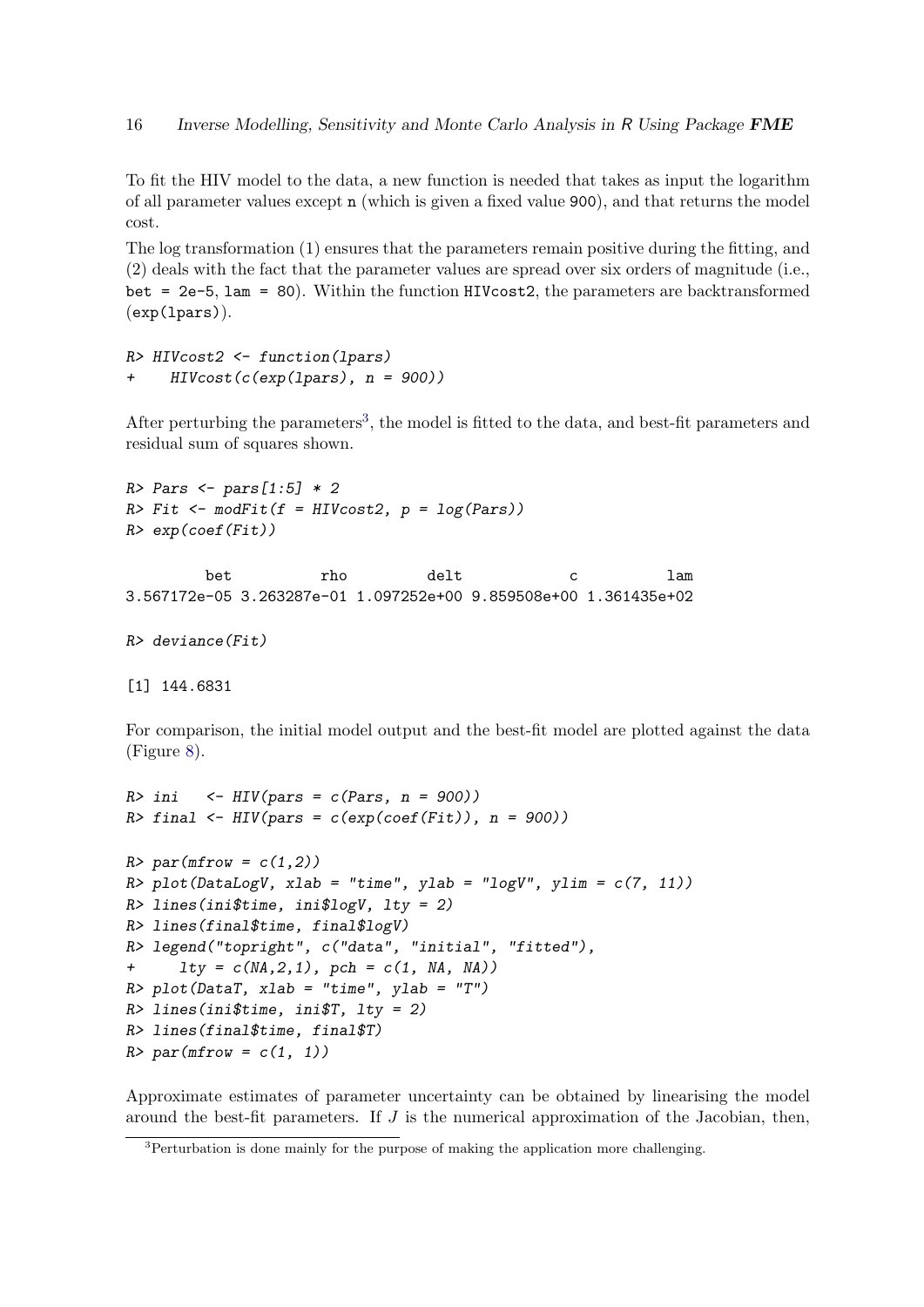

<span id="page-16-0"></span>Figure 8: Best-fit and initial model run.

based on linear theory, the parameter covariance is estimated as  $(J<sup>T</sup> J)<sup>-1</sup> S<sup>2</sup>$  where  $S<sup>2</sup>$  is the sum of squared residuals of the best-fit. At the best fit,  $(J<sup>T</sup> J) \approx 0.5H$ , with H the Hessian [\(Press](#page-25-10) et al. [1992\)](#page-25-10). The Hessian is estimated in most of R's optimization functions.

The summary method of the modFit function estimates these approximate statistical properties (not shown).

## 6. MCMC

The previously applied identifiability analysis (Section [4\)](#page-12-1) gives insight into which parameters can be simultaneously estimated, given noise-free data and a perfect model (i.e., one that can fit the data perfectly). The model fitting (Section [5\)](#page-14-0) provided one "optimal" set of parameters, that produces the best fit to the measurements in the least squares sense.

However, even for perfectly identifiable parameter sets, the uncertainty may be very high or poor estimates may be obtained, if the data have too much noise. In practice, all measurements have error, thus it is important to quantify the effect of this on the parameter uncertainty.

Bayesian methods can be used to derive the data-dependent probability distribution of the parameters. Function modMCMC implements a Markov chain Monte Carlo (MCMC) method that uses the delayed rejection and adaptive Metropolis (DRAM) procedure [\(Haario](#page-25-7) et al. [2006;](#page-25-7) [Laine](#page-25-11) [2008\)](#page-25-11). An MCMC method samples from probability distributions by constructing a Markov chain that has the desired distribution as its equilibrium distribution. Thus, rather than one parameter set, one obtains an ensemble of parameter values that represent the parameter distribution.

In the adaptive Metropolis method, the generation of new candidate parameter values is made more efficient by tuning the proposal distribution to the size and shape of the target distribution. This is realised by generating new parameters with a proposal covariance matrix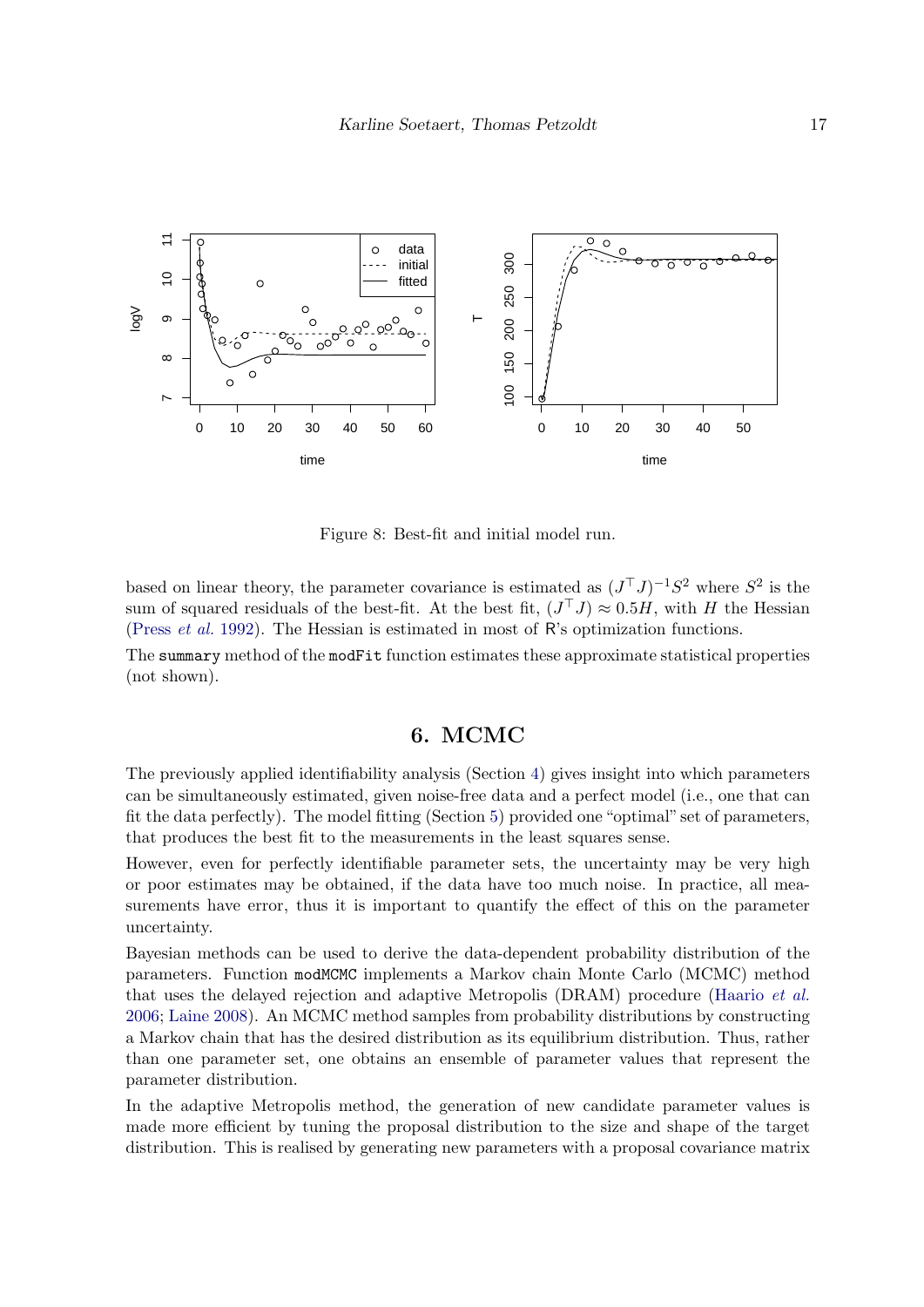that is estimated by the parameters generated thus far.

During delayed rejection, new parameter values are tried upon rejection by scaling the proposal covariance matrix. This provides a systematic remedy when the adaptation process has a slow start [\(Haario](#page-25-7) et al. [2006\)](#page-25-7).

In the implementation in FME, it is assumed that the prior distribution for the parameters  $\theta$ is either non-informative or gaussian.

If y, the measurements are defined as:

$$
y = f(x, \theta) + \xi
$$
  

$$
\xi \sim N(0, \sigma^2)
$$

where  $f(x, \theta)$  is the (nonlinear) model, x are the independent variables,  $\theta$  the parameters, and  $\xi$  is the additive, independent Gaussian error, with unknown variance  $\sigma^2$ . Then the posterior for the parameters will be estimated as [\(Laine](#page-25-11) [2008\)](#page-25-11):

$$
p(\theta|y, \sigma^2) \propto \exp\left(-0.5 \cdot \left(\frac{SS(\theta)}{\sigma^2}\right)\right) \cdot p_{pri}(\theta)
$$

where SS is the sum of squares function  $SS(\theta) = \sum (y_i - f(x, \theta)_i)^2$ ,  $p_{pri}(\theta)$  is the prior distribution of the parameters. For noninformative priors  $p_{pri}(\theta)$  is constant for all values of  $\theta$  (and can be ignored).

The error variance  $\sigma^2$  is considered a nuisance parameter [\(Gelman, Varlin, Stern, and Rubin](#page-25-12) [2004\)](#page-25-12). A prior distribution needs to be specified and a posterior distribution is calculated by modMCMC. For the reciprocal of the error variance  $(\sigma^{-2})$ , a Gamma distribution is used as a prior:

$$
p_{pri} \left( \sigma^{-2} \right) \sim \Gamma \left( \frac{n_0}{2}, \frac{n_0}{2} S_0^2 \right)
$$

At each MCMC step then, the reciprocal of the error variance is sampled from a gamma distribution [\(Gelman](#page-25-12) et al. [2004\)](#page-25-12):

$$
p\left(\sigma^{-2} | (y, \theta)\right) \sim \Gamma\left(\frac{n_0 + n}{2}, \frac{n_0 S_0^2 + SS(\theta)}{2}\right)
$$

In function modMCMC, the corresponding input arguments for this Gamma distribution are var0  $S_0^2$  and n0 = wvar0  $*$  n, and where wvar0 or n0 are input arguments to the function; n is the number of observations. Larger values of wvar0 keep the sampled error variance closer to var0.

The MCMC method is now applied to the example model. In order to prevent long burn-in, the algorithm is started with the optimal parameter set (Fit\$par) as returned from the fitting algorithm, while the prior error variance var0 is chosen to be the mean of the unweighted squared residuals from the model fit (Fit\$var\_ms\_unweighted); one for each observed variable (i.e., one for logV, one for T). The weight added to this prior is low (wvar0 = 0.1), such that this initial value is not so important.

The proposal distribution (used to generate new parameters) is updated every 50 iterations (updatecov). The initial proposal covariance (jump) is based on the approximated covariance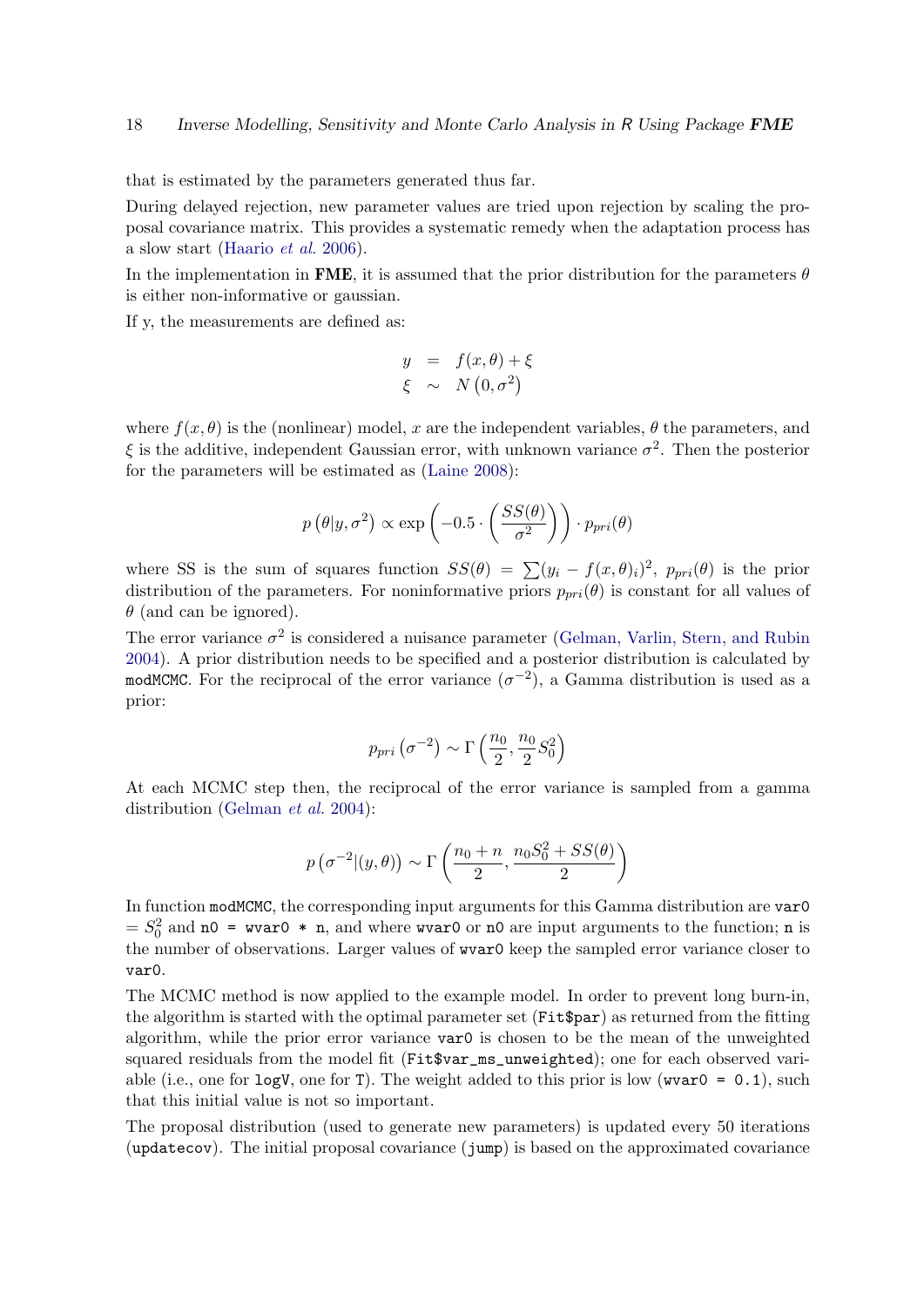matrix, as returned by the summary method of modFit, and scaled appropriately [\(Gelman](#page-25-12) [et al.](#page-25-12) [2004\)](#page-25-12).

```
R> var0 <- Fit$var_ms_unweighted
R> cov0 <- summary(Fit)$cov.scaled * 2.4^2/5
R> MCMC <- modMCMC(f = HIVcost2, p = Fit$par, niter = 5000, jump = cov0,
+ var0 = var0, wvar0 = 0.1, updatecov = 50)
```
Before plotting the results, the parameters in the chain are backtransformed; a summary is calculated. Alternatively, it is possible to calculate the summary via use of coda's function summary [\(Plummer, Best, Cowles, and Vines](#page-25-13) [2008\)](#page-25-13); summary (as.mcmc (MCMC\$pars)) does this; this amongst other also gives a robust estimate of the parameter's standard error.

```
R> MCMC$pars <- exp(MCMC$pars)
R> summary(MCMC)
```

```
bet rho delt c
mean 2.161291e-05 0.14230799 0.58541968 5.9477168
sd 1.263971e-06 0.01541633 0.06289535 0.3581417
min 1.810476e-05 0.09675580 0.36926512 4.9442662
max 2.802711e-05 0.19763171 0.79659248 7.7508107
q025 2.072955e-05 0.13260306 0.54510112 5.7016033
q050 2.142912e-05 0.14244339 0.58476317 5.9057750
q075 2.221933e-05 0.15204020 0.62630211 6.1265227
          lam sig.var_T sig.var_logV
mean 81.459503 21.801547 0.21264480
sd 4.403374 10.123970 0.05156229
min 68.302192 6.833226 0.09381529
max 99.015391 126.103886 0.52693385
q025 78.660030 15.212245 0.17644832
q050 81.302234 19.627388 0.20518809
q075 83.989885 25.794611 0.23964465
```
The error variances used to generate the perturbed data were  $4.5^2 = 20.25$  and  $0.45^2 = 0.2025$ for T and  $log(V)$  respectively and are to be compared with the mean in the columns labeled sig.var in the summary output. Due to the randomness involved, the used value is never exactly retrieved. The example was run 15 times, during which the variance sampled varied between 11–42 for T and 0.16–0.33 for  $log(V)$  respectively.

The MCMC chain is plotted, including the sampled error variances (Full=TRUE):

 $R$ > plot(MCMC, Full = TRUE)

The traces of the MCMC chain (grey line in Figure [9\)](#page-19-0) show that the chain has converged (there is no apparent drift). Note the error variances for each observed variable (last figure).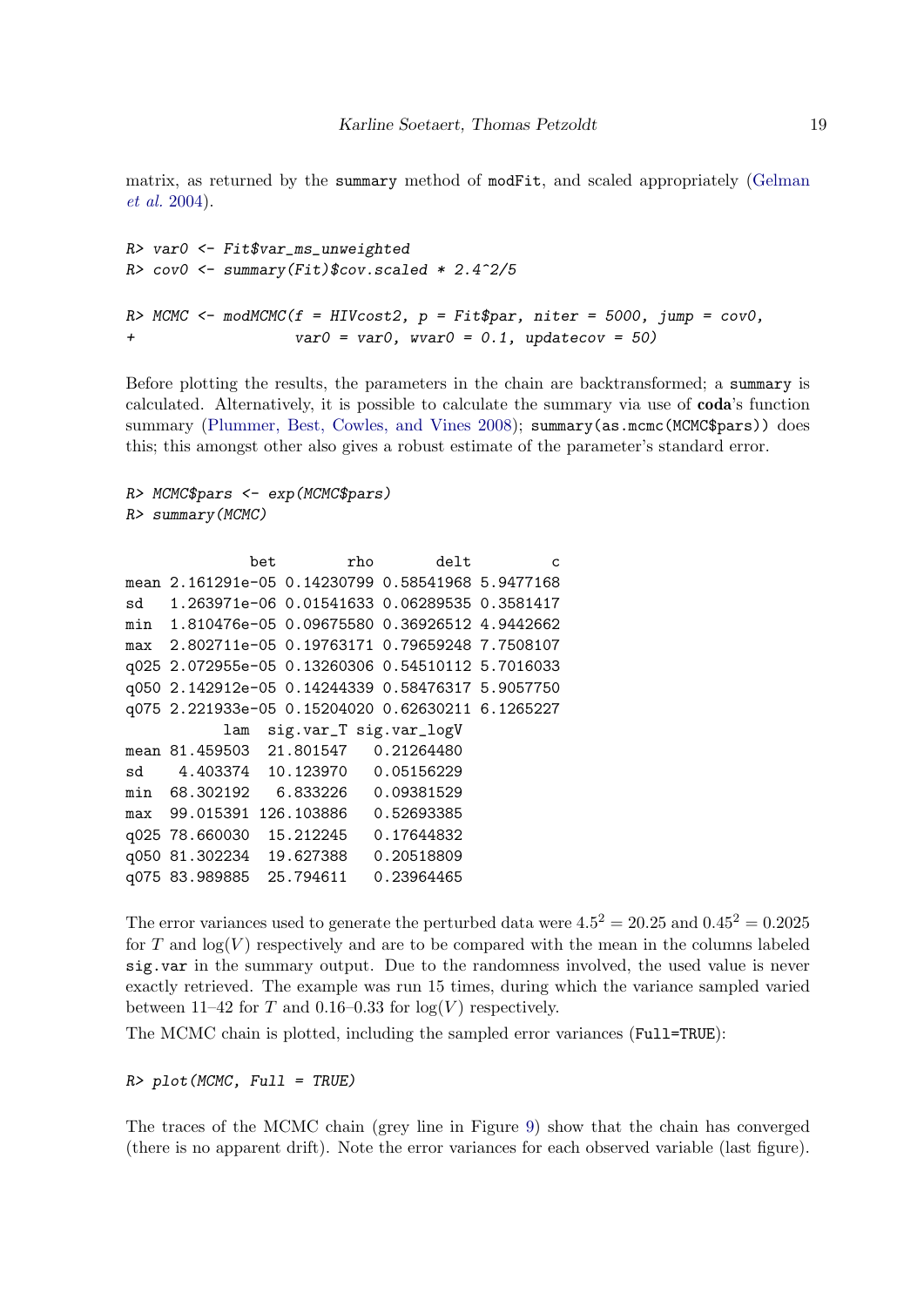

<span id="page-19-0"></span>Figure 9: Results of the MCMC application.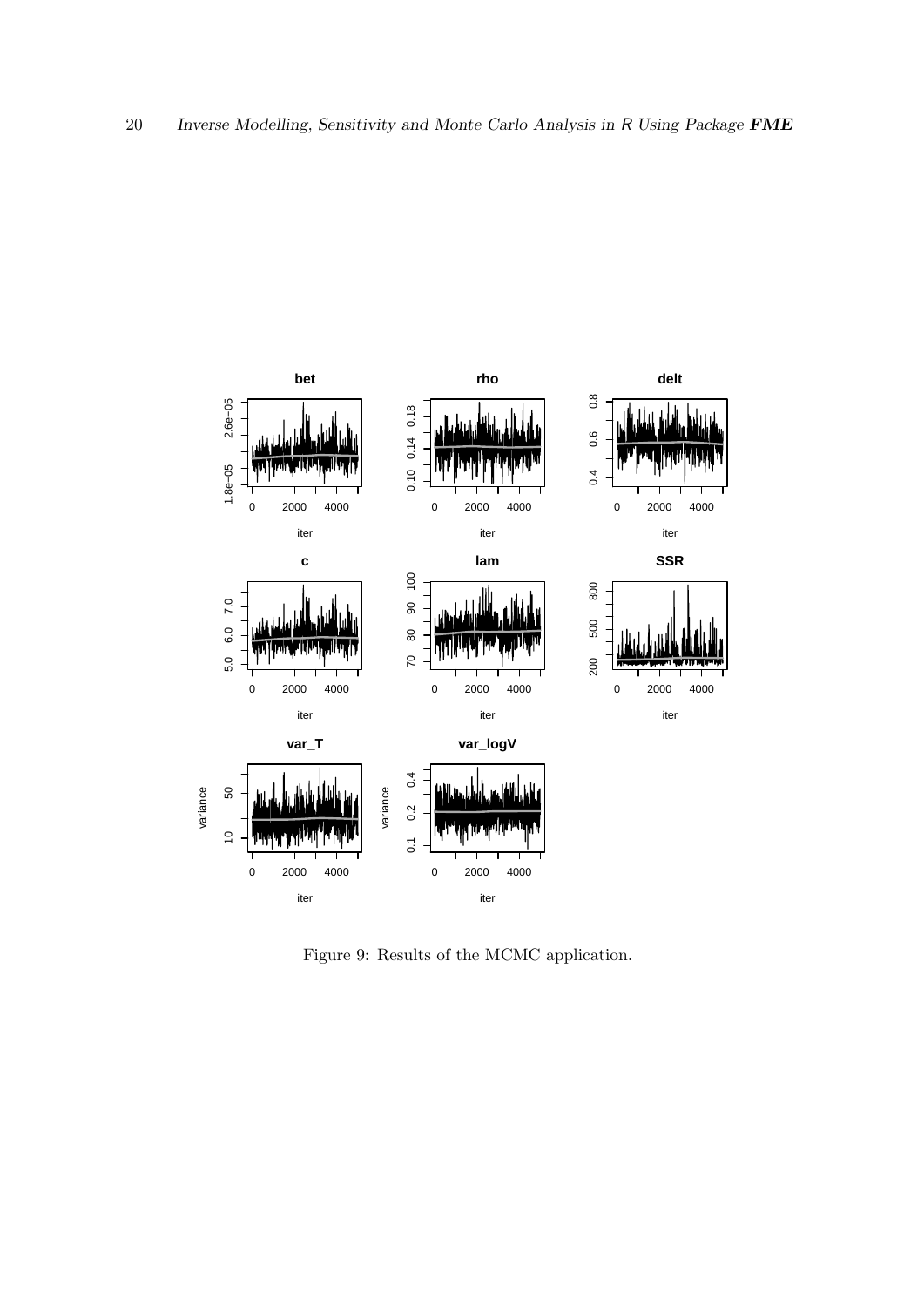

<span id="page-20-0"></span>Figure 10: Pairs plot of the MCMC application.

The pairs plot (Figure 10) shows the strong relation between parameters bet and c. This plot visualises the pairwise relationship in the upper panel, the correlation coefficients in the lower panel, and the marginal distribution for each parameter, represented by a histogram, on the diagonal. To keep the size of the pairs plot reasonable, only 1000 parameters are plotted in the upper panels ( $n$ sample = 1000); but all samples are used to generate the histograms on the diagonal, and to estimate the pairwise correlations as shown in the lower panel. Note the large correlation between parameters bet and  $c<sup>4</sup>$ .

R> pairs (MCMC, nsample = 1000)

# 7. Model prediction

The effect of the parameter uncertainty on the model output can be estimated and visualised

<span id="page-20-1"></span><sup>&</sup>lt;sup>4</sup>Correlations were already large in the initial covariance matrix (argument jump). However, the results remain the same if a less good initial jump distribution is used.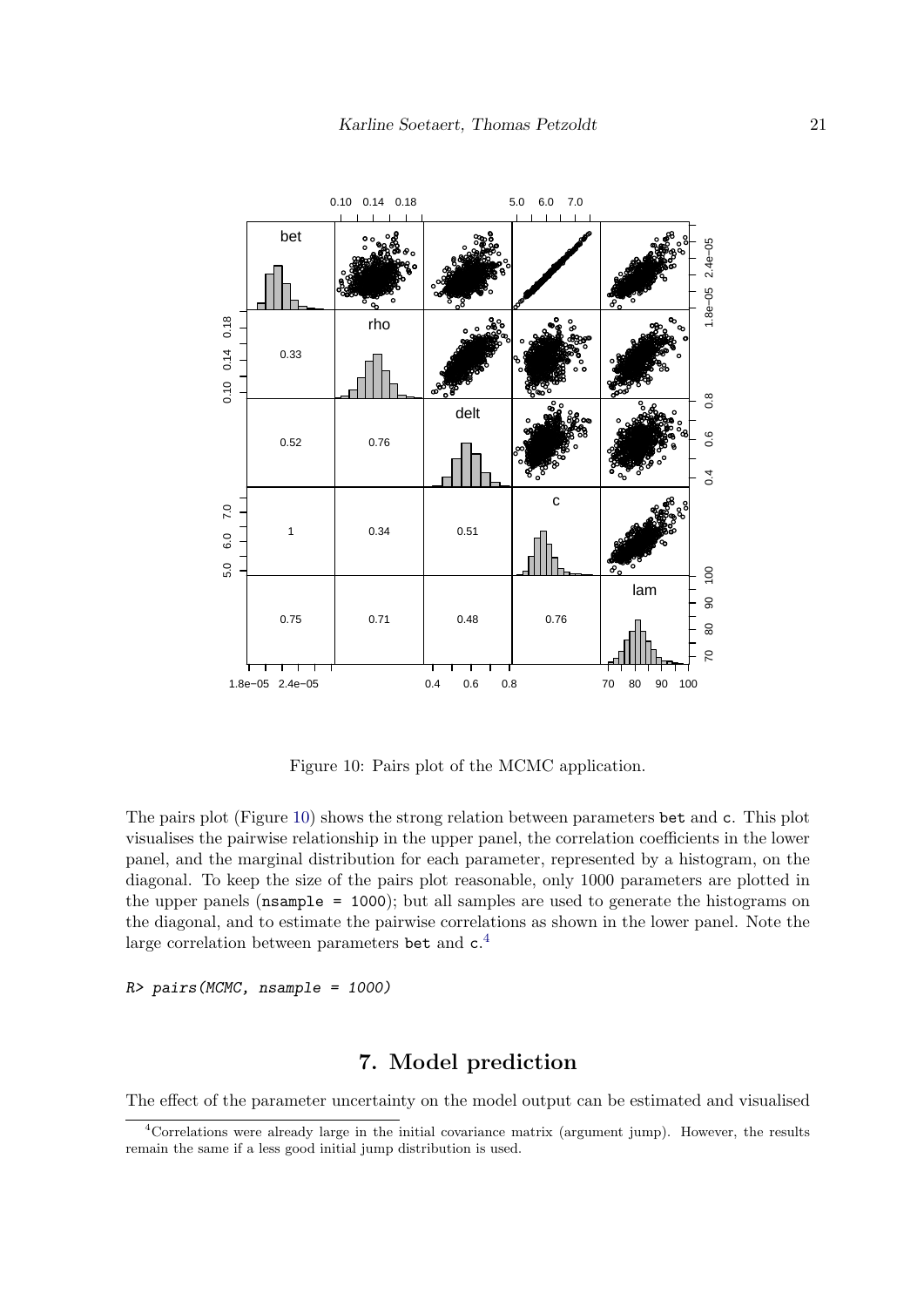

<span id="page-21-0"></span>Figure 11: Sensitivity range based on parameter distribution as generated with the MCMC application.

with function sensRange. This function takes as input the sample of the parameter probability density function as generated by modMCMC, and which is saved in MCMC\$par. sensRange then executes the model 100 times, using a random draw of the parameters in the chain, and for each run output is saved.

The summary method estimates mean, standard deviation and quantiles based on these outputs, which can be visualised.

```
R> sR <- sensRange(func = HIV, parms = pars, parInput = MCMC$par)
R> plot(summary(sR), xlab = "time")
```
The figure (Figure [11\)](#page-21-0) shows amongst other the effect of parameter uncertainty on the unobserved variable I.

It should be noted that these ranges only represent the distribution of the model response as a function of the parameter values, generated by the MCMC. Another source of error is related to measurement noise as represented by the sampled values of the model variance. How this can be included is explained in FME vignette "FMEother" (vignette("FMEother")).

# 8. Monte Carlo applications

The sensitivity functions (Section [3\)](#page-7-1) explore the sensitivity of the model output at specific parameter values, i.e., they are local sensitivity measures. In contrast, global sensitivity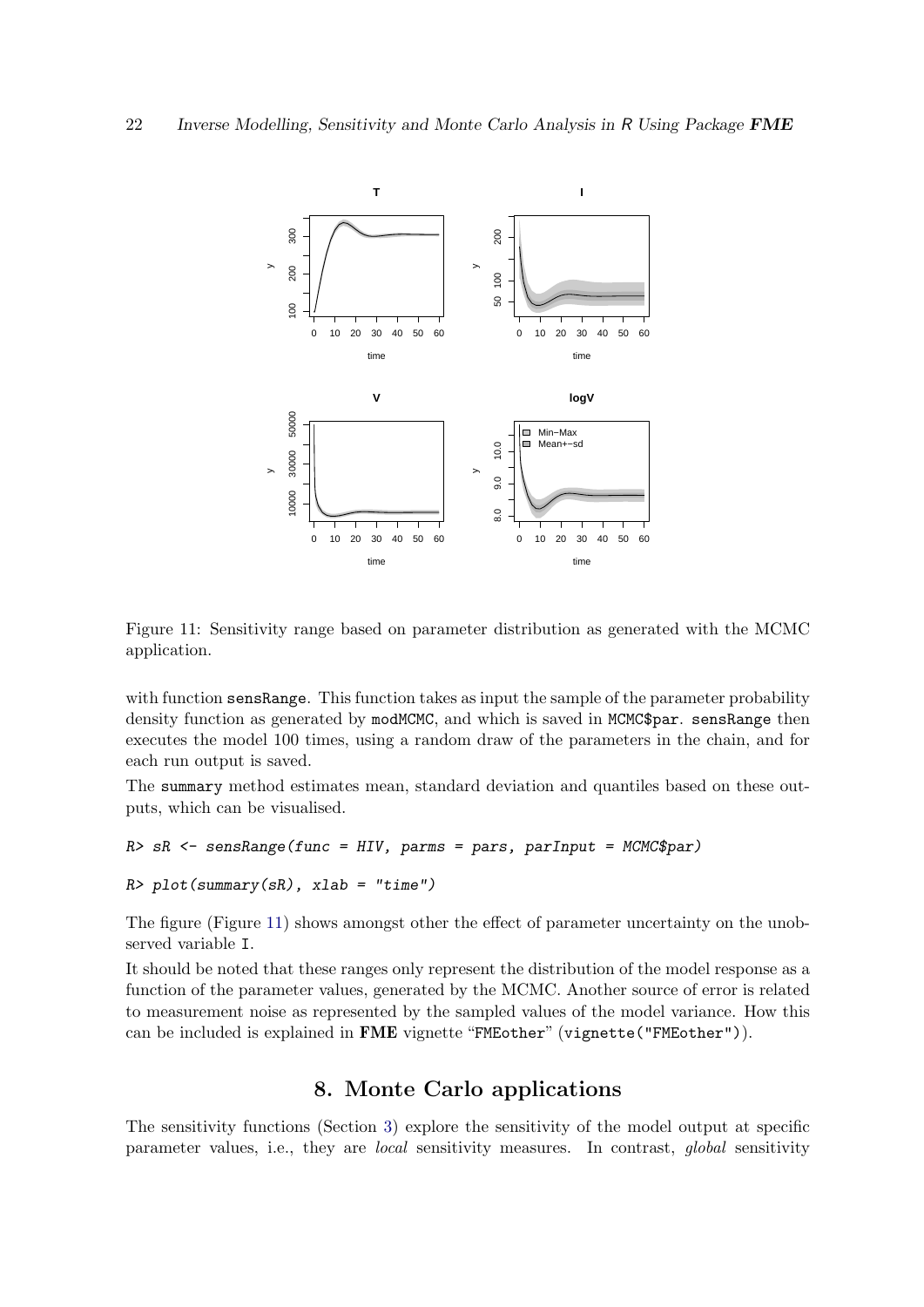analyses determine the effect on model outcome as a function of an appropriate parameter probability density function.

The sensitivity ranges from the previous section (Figure [11\)](#page-21-0) were one example of a global sensitivity analysis, where the model outcome consisted of a time series. Function modCRL tests the effects on single output variables.

In the next application, all parameters are allowed to vary over 50% about their nominal value and the effect of that on the mean viral load is estimated. A function crlfun that takes as input the parameter values and outputs the mean viral load corresponding to these parameters is created first.

The correlation between mean virus load and the parameters is printed, and the relationships plotted (Figure [12\)](#page-23-0).

```
R parRange \le cbind(min = 0.75 * pars, max = 1.25 * pars)
R> crlfun <- function (pars) return(meanVirus = mean(HIV(pars)$V))
R> CRL <- modCRL(fun = crlfun, parRange = parRange, num = 500)
R > cor(CRL)[7, ]bet rho delt c
0.2971999 -0.3294538 -0.0422660 -0.3822188
      lam n X1
0.5825119 0.5464131 1.0000000
R> plot(CRL, ylab = "number of virions", trace = TRUE)
```
## 9. Discussion

FME provides a comprehensive environment for the application of nonlinear models to data. Its functions can be used for identifying fine-tunable parameters, and for parameter fitting. They estimate parameter corelations and uncertainty, as well as the uncertainty in the model prediction curves which are due to uncertain parameters.

As the functions use numerical approximations, rather than rigorous analytical derivations of system properties, the **FME** functions can be readily applied in real cases, although its results are only approximations, the accuracy of which must be evaluated on a case-by-case basis.

Nevertheless, FMEs parameter identifiability analysis, applied to the HIV model yielded similar conclusions as obtained in Wu *[et al.](#page-26-11)*  $(2008)$  and [Xia](#page-26-10)  $(2003)$ , who, based on analytical derivations outlined the conditions under which the model was theoretically identifiable. However, in addition to this, it is shown here that this theoretical result may not necessarily imply practical identifiability, given the data uncertainties.

Whereas FME has been used here with a *dynamic* simulation model, its functions are more generally applicable. Four vignettes elucidate slightly different functionalities of the package. Vignette "FMEdyna" comprises a dynamic simulation example, similar as in the current paper, but putting more emphasis on sensitivity and Monte Carlo analysis, in lack of data. Vignette "FMEsteady" applies the functions to a mechanistic model describing oxygen dynamics in submersed sediments, and which is solved using one of **rootSolve**'s steady-state solvers. Vignette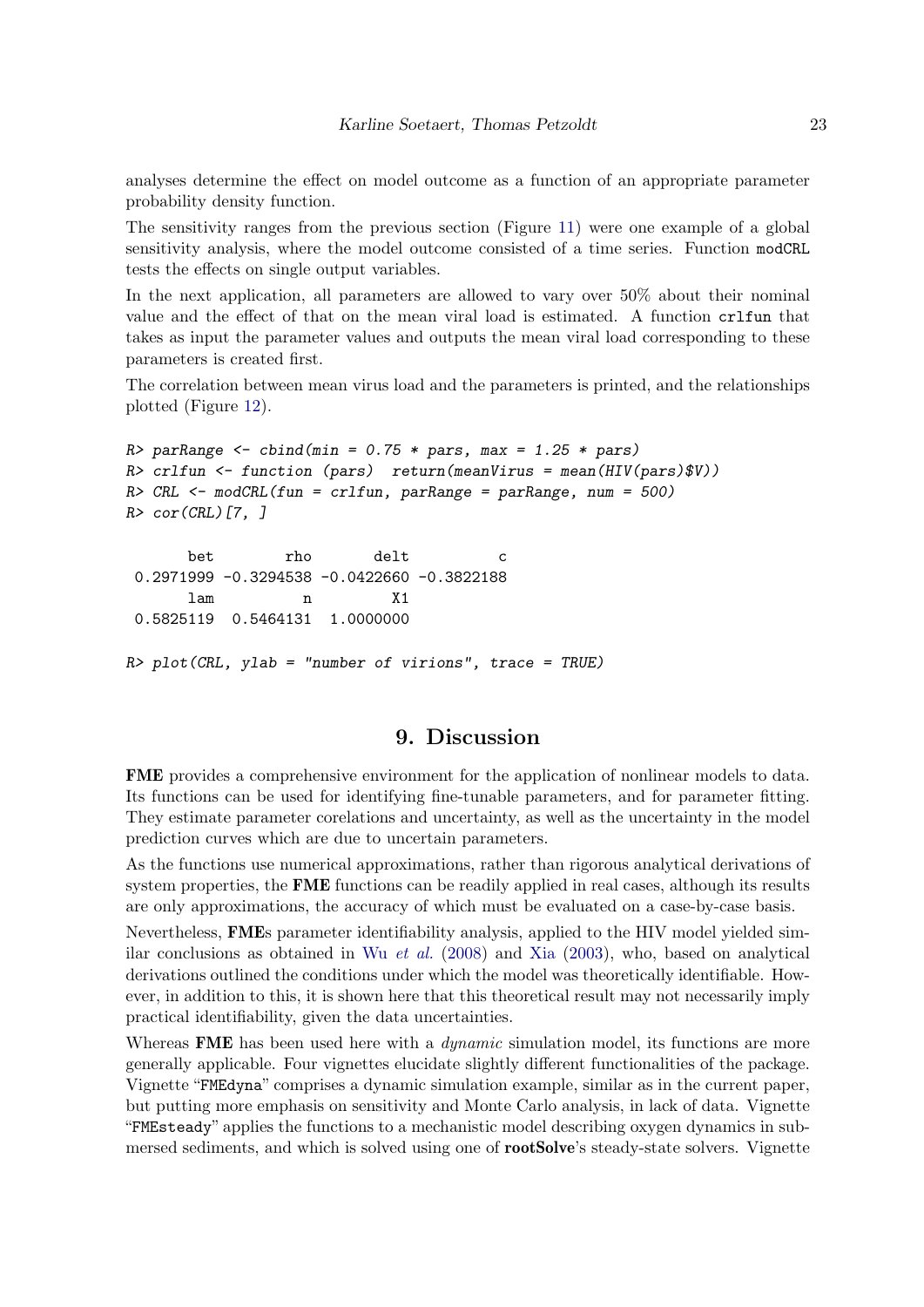

<span id="page-23-0"></span>Figure 12: Global sensitivity; mean virus number (averaged over the simulation interval) as a function of the parameter values; parameters were generated according to a uniform distribution; solid line  $=$  lowess smoother.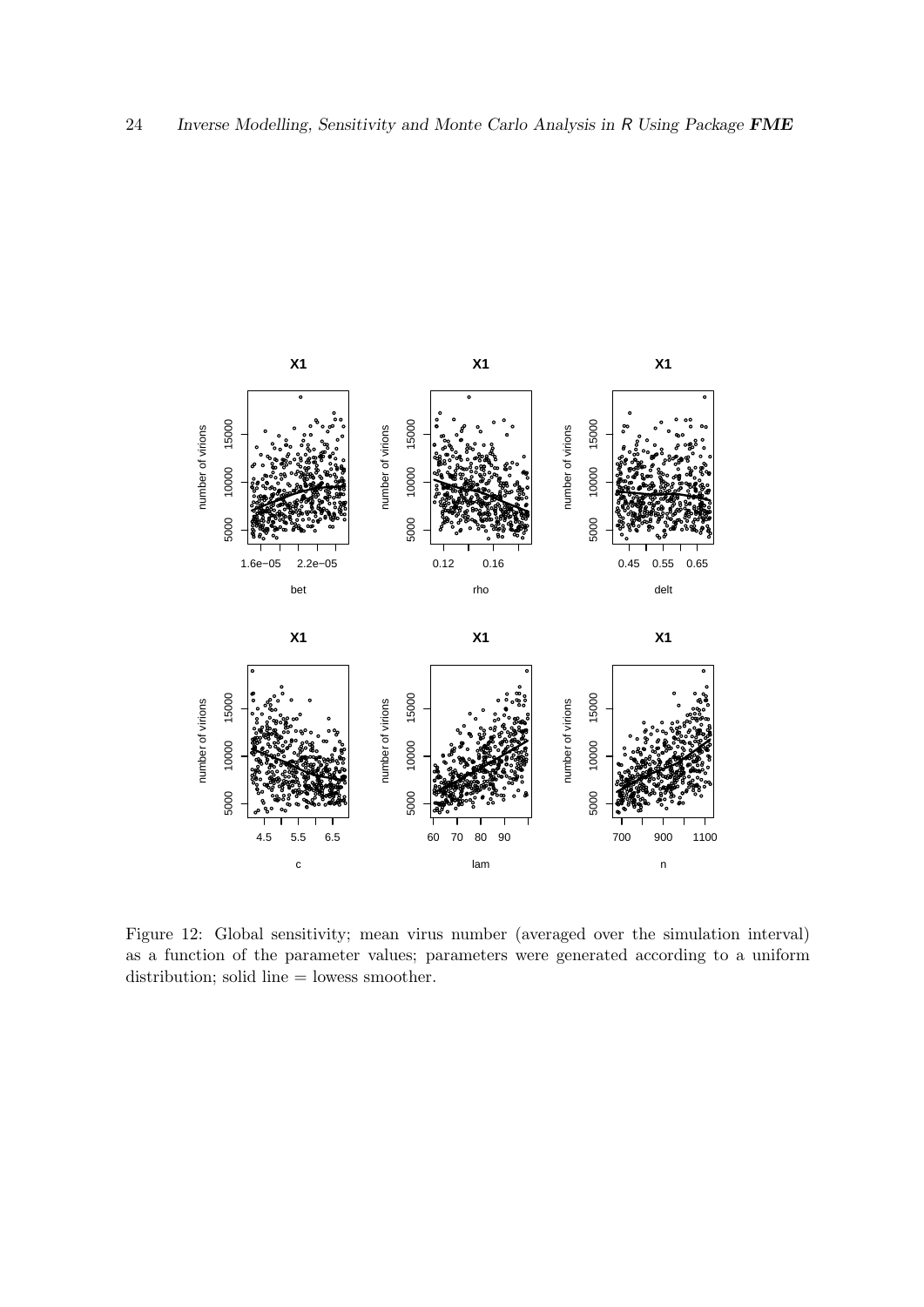"FMEother" develops a general nonlinear application, fitting a Monod function to experimental data. Finally "FMEmcmc" tests and demonstrates the functionality of the implemented Markov chain Monte Carlo method, e.g., using problems for which the analytical solution is known. MCMC methods often suffer the curse of dimensionality, such that (1) efficient algorithms are needed to speed up convergence of the Markov chain, and (2) fast solution methods should keep the simulation time within acceptible limits. The first was achieved by implementing the delayed rejection and adaptive Metropolis algorithm [\(Haario](#page-25-7) *et al.* [2006\)](#page-25-7), which has proven its worth in ecological applications (eg., [Malve, Laine, Haario, Kirkkala, and Sarvala](#page-25-14) [2007\)](#page-25-14). The latter was ensured by using a Fortran implementation of the model. Bayesian approaches are implemented in R package BACCO [\(Hankin](#page-25-6) [2005\)](#page-25-6) as well. However, the computation time in BACCO is reduced by emulating computationally expensive complex models with cheaper statistical estimates. In contrast, FME usually works with the original models directly and therefore can be used only with models of intermediate complexity, where one run is in the order of seconds, at most minutes. Just as a term of reference for the simulation time; the R code from this paper was excuted using Sweave [\(Leisch](#page-25-15) [2002\)](#page-25-15). During the "weaving" process, the runs are executed, the graphs are created and written to file, and the LAT<sub>E</sub>X file written. So, one can use the time it takes to do that as an upper bound on the simulation time. It took about 70 seconds on an Intel Core (TM)2 Duo CPU T9300 2.5 GHz pentium PC with 3 GB of RAM to execute Sweave. With more than 5500 runs of the model performed here, this means that it takes less than 12 milliseconds to perform one run. These CPU times will almost certainly be beaten by methods fully implemented in low-level languages, but nevertheless, if one adds to the short simulation times the powerful post-processing capabilities of the R language, R emerges as a potent tool for mechanistic modelling.

## Acknowledgments

The authors would like to thank Dick van Oevelen, Anna de Kluyver, Karel van den Meersche, Tom Cox and Pieter Provoost, students and post-docs who have tested the package.

The delayed rejection part of the DRAM MCMC method greatly benefited from the MATLAB implementation of this method by Marko Laine, for which Marko kindly gave permission of use. Marko Laine is also thanked for commenting on the R implementation.

We thank two anonymous reviewers for their constructive comments on this paper and the code.

## References

- <span id="page-24-2"></span>Brun R, Reichert P, Kunsch H (2001). "Practical Identifiability Analysis of Large Environmental Simulation Models." Water Resources Research, 37(4), 1015–1030.
- <span id="page-24-0"></span>Couture-Beil A, Schnute JT, Haigh R (2007). **ddesolve:** Solver for Delay Differential Equations. R package version 1.02, URL <http://CRAN.R-project.org/package=ddesolve>.
- <span id="page-24-1"></span>Elzhov TV, Mullen KM (2009). *minpack.lm:* R Interface to the Levenberg-Marquardt Nonlinear Least-Squares Algorithm Found in **MINPACK**. R package version 1.1-1, URL <http://CRAN.R-project.org/package=minpack.lm>.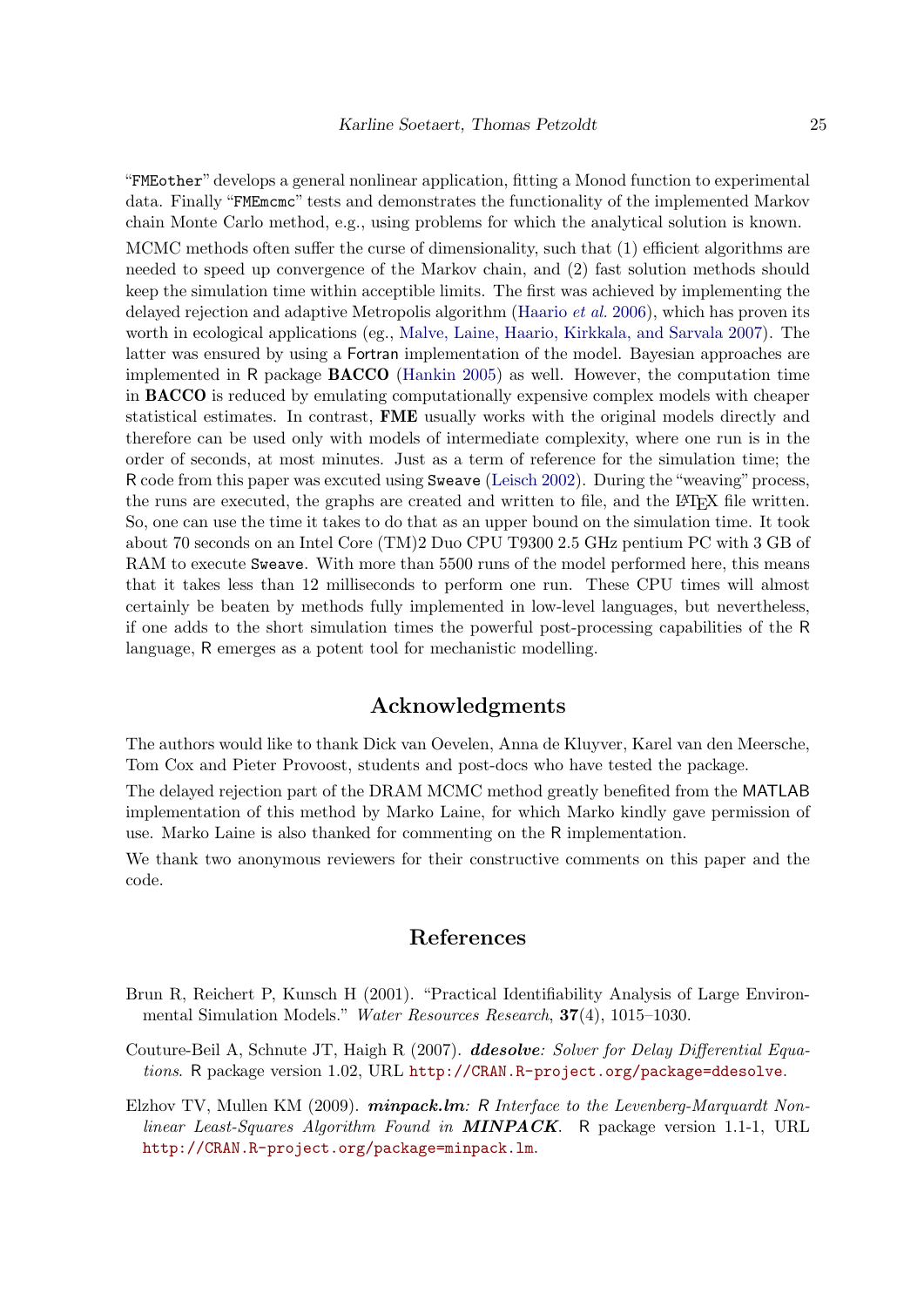- <span id="page-25-12"></span>Gelman A, Varlin JB, Stern HS, Rubin DB (2004). Bayesian Data Analysis. 2nd edition. Chapman & Hall/CRC, Boca Raton.
- <span id="page-25-7"></span>Haario H, Laine M, Mira A, Saksman E (2006). "DRAM: Efficient Adaptive MCMC." Statistics and Computing, 16, 339–354.
- <span id="page-25-6"></span>Hankin RKS (2005). "Introducing BACCO, An R Bundle for Bayesian Analysis of Computer Code Output." Journal of Statistical Software,  $14(16)$ , 1–21. URL [http://www.jstatsoft.](http://www.jstatsoft.org/v14/i16/) [org/v14/i16/](http://www.jstatsoft.org/v14/i16/).
- <span id="page-25-0"></span>Hindmarsh AC (1983). ODEPACK, a Systematized Collection of ODE Solvers. Amsterdam.
- <span id="page-25-3"></span>Hofmann AF, Soetaert K, Middelburg JJ, Meysman FJR (2010). "AquaEnv – An Aquatic Acid-Base Modelling Environment in R." Aquatic Geochemistry. [doi:10.1007/](http://dx.doi.org/10.1007/s10498-009-9084-1) [s10498-009-9084-1](http://dx.doi.org/10.1007/s10498-009-9084-1). In press.
- <span id="page-25-11"></span>Laine M (2008). Adaptive MCMC Methods with Applications in Environmental and Geophysical Models. Finnish Meteorological Institute Contributions 69. ISBN 978-951-697-662-7.
- <span id="page-25-15"></span>Leisch F (2002). "Dynamic Generation of Statistical Reports Using Literate Data Analysis." In W Härdle, B Rönz (eds.),  $COMPSTAT 2002 - Proceedings in Computational Statistics$ , pp. 575–580. Physica-Verlag, Heidelberg.
- <span id="page-25-14"></span>Malve O, Laine M, Haario H, Kirkkala T, Sarvala J (2007). "Bayesian Modelling of Algal Mass Occurrences – Using Adaptive MCMC Methods With a Lake Water Quality Model." Environmental Modelling & Software,  $22(7)$ , 966–977.
- <span id="page-25-5"></span>Mieleitner J, Reichert P (2006). "Analysis of the Transferability of a Biogeochemical Lake Model to Lakes of Different Trophic State." Ecological Modelling, 194(1-3), 49-61.
- <span id="page-25-9"></span>Omlin M, Brun R, Reichert P (2001). "Biogeochemical Model of Lake Zurich: Sensitivity, Identifiability and Uncertainty Analysis." Ecological Modelling, 141, 105–123.
- <span id="page-25-4"></span>Petzoldt T (2003). "R as a Simulation Platform in Ecological Modelling." R News, 3(3), 8–16. URL [http://www.R-project.org/doc/Rnews/Rnews\\_2003-3.pdf](http://www.R-project.org/doc/Rnews/Rnews_2003-3.pdf).
- <span id="page-25-1"></span>Petzoldt T, Rinke K (2007). "simecol: An Object-Oriented Framework for Ecological Modeling in R." Journal of Statistical Software,  $22(9)$ , 1–31. URL [http://www.jstatsoft.org/v22/](http://www.jstatsoft.org/v22/i09/) [i09/](http://www.jstatsoft.org/v22/i09/).
- <span id="page-25-2"></span>Pineda-Krch M (2008). "GillespieSSA: Implementing the Gillespie Stochastic Simulation Algorithm in R." Journal of Statistical Software, 25(12), 1-18. URL [http://www.jstatsoft.](http://www.jstatsoft.org/v25/i12/) [org/v25/i12/](http://www.jstatsoft.org/v25/i12/).
- <span id="page-25-13"></span>Plummer M, Best N, Cowles K, Vines K (2008). coda: Output Analysis and Diagnostics for MCMC. R package version 0.13-3, URL <http://CRAN.R-project.org/package=coda>.
- <span id="page-25-10"></span>Press WH, Teukolsky SA, Vetterling WT, Flannery BP (1992). Numerical Recipes in FOR-TRAN. The Art of Scientific Computing. 2nd edition. Cambridge University Press.
- <span id="page-25-8"></span>Price WL (1977). "A Controlled Random Search Procedure for Global Optimisation." The Computer Journal, 20, 367–370.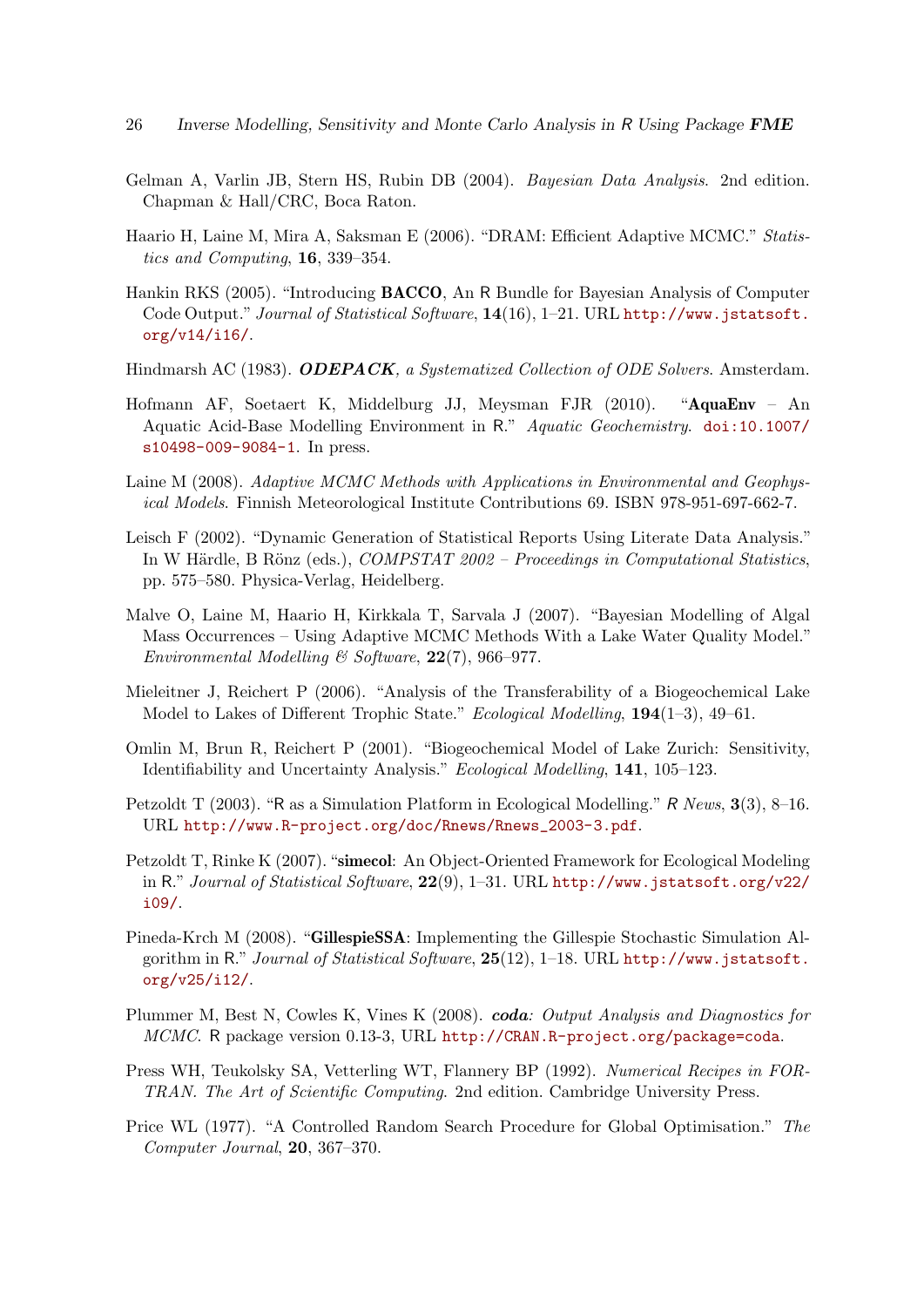- <span id="page-26-1"></span>R Development Core Team (2009). R: A Language and Environment for Statistical Computing. R Foundation for Statistical Computing, Vienna, Austria. ISBN 3-900051-07-0, URL [http:](http://www.R-project.org/) [//www.R-project.org/](http://www.R-project.org/).
- <span id="page-26-4"></span>Soetaert K (2009). rootSolve: Nonlinear Root Finding, Equilibrium and Steady-State Analysis of Ordinary Differential Equations. R package version 1.6, URL [http://CRAN.](http://CRAN.R-project.org/package=rootSolve) [R-project.org/package=rootSolve](http://CRAN.R-project.org/package=rootSolve).
- <span id="page-26-3"></span>Soetaert K, Cash J, Mazzia F  $(2010a)$ . **bvpSolve:** Solvers for Boundary Value Problems of Ordinary Differential Equations. R package version 1.1, URL [http://CRAN.R-project.](http://CRAN.R-project.org/package=bvpSolve) [org/package=bvpSolve](http://CRAN.R-project.org/package=bvpSolve).
- <span id="page-26-9"></span>Soetaert K, deClippele V, Herman PMJ (2002). "FEMME, A Flexible Environment for Mathematically Modelling the Environment." Ecological Modelling, 151, 177–193.
- <span id="page-26-7"></span>Soetaert K, Herman PMJ (2009). A Practical Guide to Ecological Modelling. Using R as a Simulation Platform. Springer-Verlag, New York.
- <span id="page-26-5"></span>Soetaert K, Meysman F (2009). **ReacTran**: Reactive Transport Modelling in 1D, 2D and 3D. R package version 1.2, URL <http://CRAN.R-project.org/package=ReacTran>.
- <span id="page-26-0"></span>Soetaert K, Petzoldt T (2010). "Inverse Modelling, Sensitivity and Monte Carlo Analysis in R Using Package FME." Journal of Statistical Software, 33(3), 1–28. URL [http://www.](http://www.jstatsoft.org/v33/i03/) [jstatsoft.org/v33/i03/](http://www.jstatsoft.org/v33/i03/).
- <span id="page-26-13"></span>Soetaert K, Petzoldt T, Setzer R (2009). R-package deSolve, Writing Code in Compiled Languages. R package vignette, URL <http://CRAN.R-project.org/package=deSolve>.
- <span id="page-26-2"></span>Soetaert K, Petzoldt T, Setzer RW (2010b). **deSolve**: General Solvers for Initial Value Problems of Ordinary Differential Equations (ODE), Partial Differential Equations (PDE), Differential Algebraic Equations (DAE), and Delay Differential Equations (DDE). R package version 1.7, URL <http://CRAN.R-project.org/package=deSolve>.
- <span id="page-26-12"></span>Suttle C (2007). "Marine Viruses – Major Players in the Global Ecosystem." Nature Reviews Microbiology, 5, 801–812.
- <span id="page-26-6"></span>Tornoe CW (2007). **nlmeODE**: Non-Linear Mixed-Effects Modelling in **nlme** Using Differential Equations. R package version 0.3-1, URL [http://CRAN.R-project.org/package=](http://CRAN.R-project.org/package=nlmeODE) [nlmeODE](http://CRAN.R-project.org/package=nlmeODE).
- <span id="page-26-8"></span>Vajda S, Rabitz H, Walter E, Lecourtier Y (1989). "Qualitative and Quantitative Identifiability Analysis of Non-Linear Chemical Kinetic Models." Chemical Engineering Communication, 83, 191–219.
- <span id="page-26-11"></span>Wu H, Zhu H, Miao H, Perelson A (2008). "Parameter Identifiability and Estimation of HIV/AIDS Dynamic Models." Bulletin of Mathematical Biology, 70, 785–799.
- <span id="page-26-10"></span>Xia X (2003). "Estimation of HIV/AIDS Parameters." Automatica, pp. 1983–1988.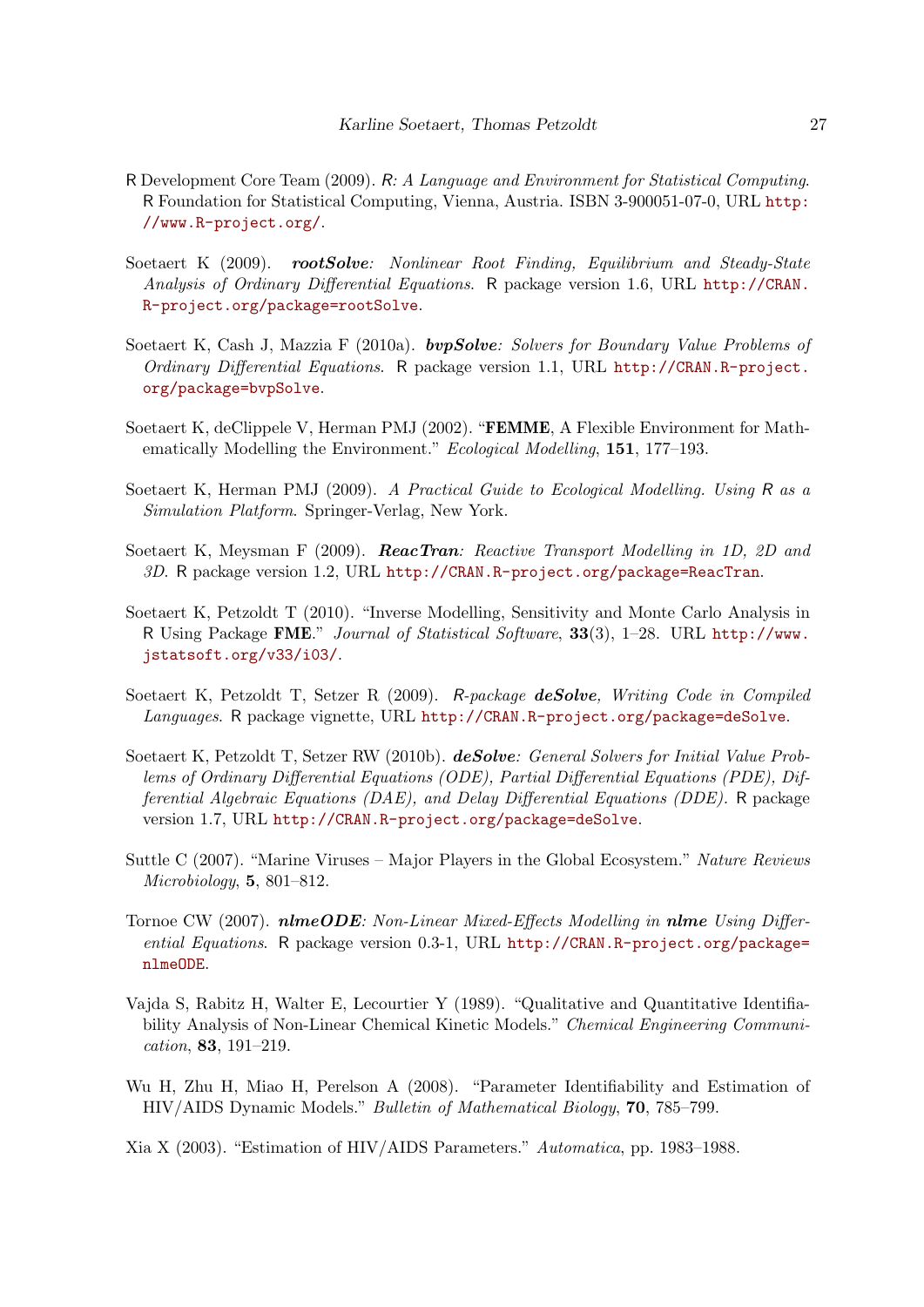28 Inverse Modelling, Sensitivity and Monte Carlo Analysis in R Using Package FME

# A. The Fortran version of the model

The Fortran version of the model consists of two subroutines. inithiv initialises the parameters of the model:

```
subroutine inithiv(odeparms)
external odeparms
double precision parms(6)
common /myparms/parms
 call odeparms(6, parms)
 return
end
```
derivshiv estimates the rate of change.

```
subroutine derivshiv (neq, t, y, ydot, yout, ip)
double precision t, y, ydot, yout
double precision bet, rho, delt, c, lam, N
common /myparms/ bet, rho, delt, c, lam, N
integer neq, ip(*)
dimension y(3), ydot(3), yout(1)if(ip(1) < 1) call rexit("nout should be at least 1")
ydot(1) = \text{lam -rho*}y(1) - \text{bet*}y(1)*y(3)ydot(2) = bet*y(1)*y(3) -delt*y(2)ydot(3) = N*delta1t*y(2) - c*y(3) - bet*y(1)*y(3)yout(1) = log(y(3))return
end
```
Assuming that the file containing this code is called fme.f, then it can be compiled by writing, within R:

R> system("R CMD SHLIB fme.f")

which will create a DLL called fme.dll. This DLL needs to be loaded

R> dyn.load("fme.dll")

Note that to reproduce this example compiling and loading is not necessary, as the compiled version of the HIV model has been made part of the FME package.